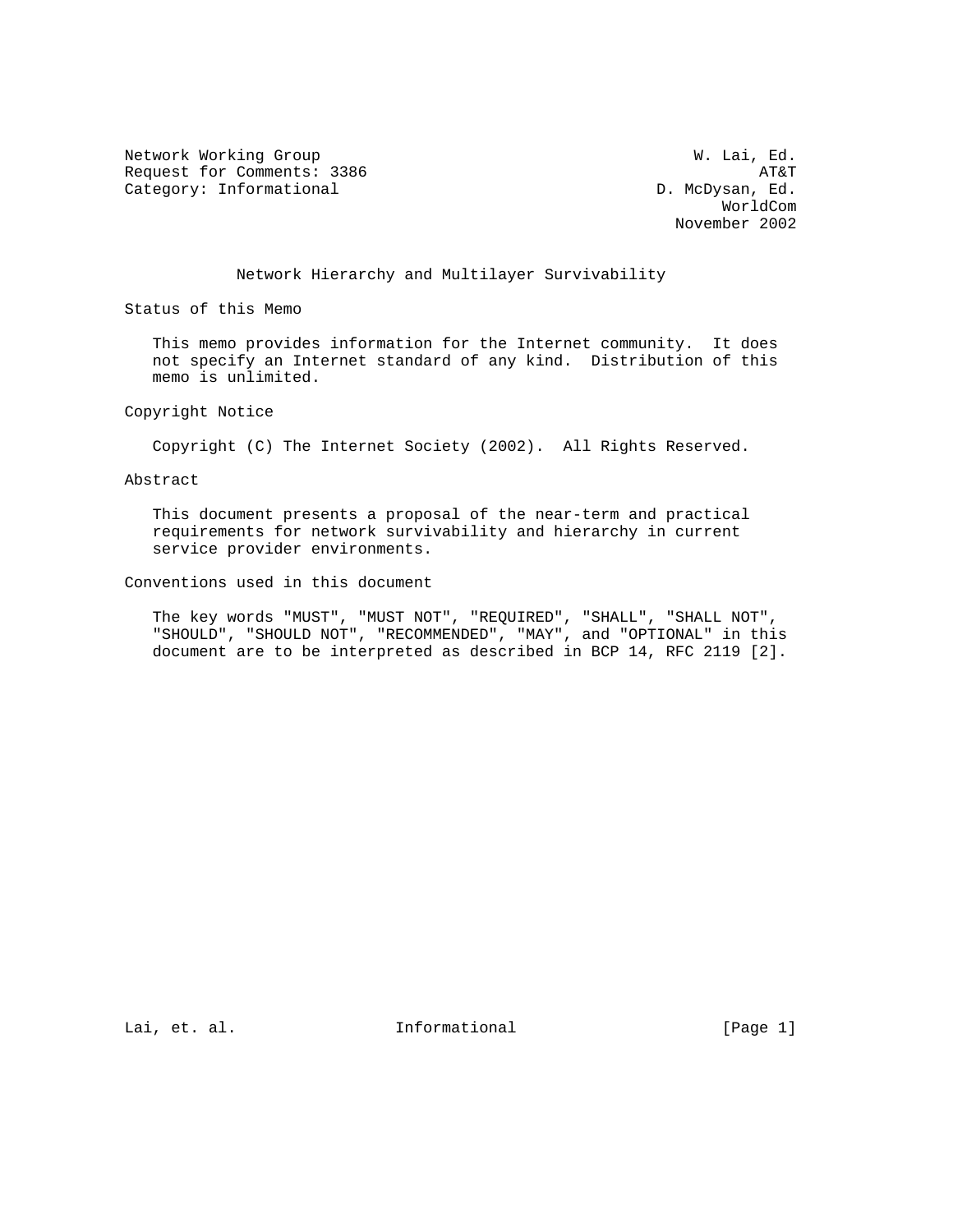# Table of Contents

| 2.3 Survivability Mechanisms: Comparison10                |
|-----------------------------------------------------------|
|                                                           |
|                                                           |
| 3.2 Required initial set of survivability mechanisms12    |
| 3.2.1 1:1 Path Protection with Pre-Established Capacity12 |
| 3.2.2 1:1 Path Protection with Pre-Planned Capacity13     |
|                                                           |
|                                                           |
| 3.3 Applications Supported14                              |
| 3.4 Timing Bounds for Survivability Mechanisms15          |
| 3.5 Coordination Among Layers16                           |
| 3.6 Evolution Toward IP Over Optical17                    |
|                                                           |
|                                                           |
| 4.2 Applications for Horizontal Hierarchy18               |
| 4.3 Horizontal Hierarchy Requirements19                   |
|                                                           |
|                                                           |
|                                                           |
|                                                           |
|                                                           |
| Appendix A: Questions used to help develop requirements23 |
|                                                           |
|                                                           |

### 1. Introduction

 This document is the result of the Network Hierarchy and Survivability Techniques Design Team established within the Traffic Engineering Working Group. This team collected and documented current and near term requirements for survivability and hierarchy in service provider environments. For clarity, an expanded set of definitions is included. The team determined that there appears to be a need to define a small set of interoperable survivability approaches in packet and non-packet networks. Suggested approaches include path-based as well as one that repairs connections in

Lai, et. al. 10. Informational 1. [Page 2]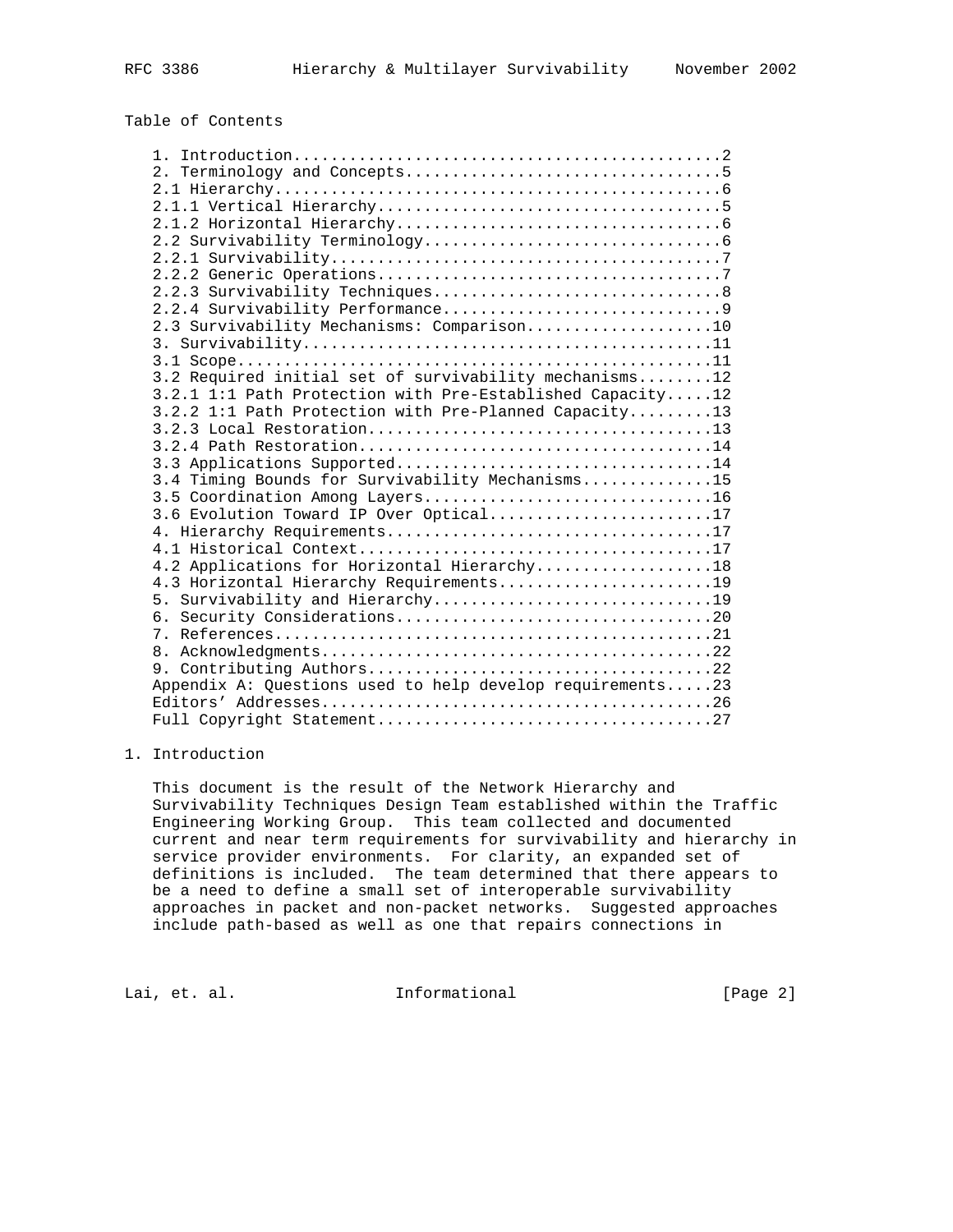proximity to the network fault. They operate primarily at a single network layer. For hierarchy, there did not appear to be a driving near-term need for work on "vertical hierarchy," defined as communication between network layers such as Time Division Multiplexed (TDM)/optical and Multi-Protocol Label Switching (MPLS). In particular, instead of direct exchange of signaling and routing between vertical layers, some looser form of coordination and communication, such as the specification of hold-off timers, is a nearer term need. For "horizontal hierarchy" in data networks, there are several pressing needs. The requirement is to be able to set up many Label Switched Paths (LSPs) in a service provider network with hierarchical Interior Gateway Protocol (IGP). This is necessary to support layer 2 and layer 3 Virtual Private Network (VPN) services that require edge-to-edge signaling across a core network.

 This document presents a proposal of the near-term and practical requirements for network survivability and hierarchy in current service provider environments. With feedback from the working group solicited, the objective is to help focus the work that is being addressed in the TEWG (Traffic Engineering Working Group), CCAMP (Common Control and Measurement Plane Working Group), and other working groups. A main goal of this work is to provide some expedience for required functionality in multi-vendor service provider networks. The initial focus is primarily on intra-domain operations. However, to maintain consistency in the provision of end-to-end service in a multi-provider environment, rules governing the operations of survivability mechanisms at domain boundaries must also be specified. While such issues are raised and discussed, where appropriate, they will not be treated in depth in the initial release of this document.

 The document first develops a set of definitions to be used later in this document and potentially in other documents as well. It then addresses the requirements and issues associated with service restoration, hierarchy, and finally a short discussion of survivability in hierarchical context.

Here is a summary of the findings:

- A. Survivability Requirements
- o need to define a small set of interoperable survivability approaches in packet and non-packet networks
- o suggested survivability mechanisms include
	- 1:1 path protection with pre-established backup capacity (non shared)
	- 1:1 path protection with pre-planned backup capacity (shared)

Lai, et. al. 10. Informational 1. [Page 3]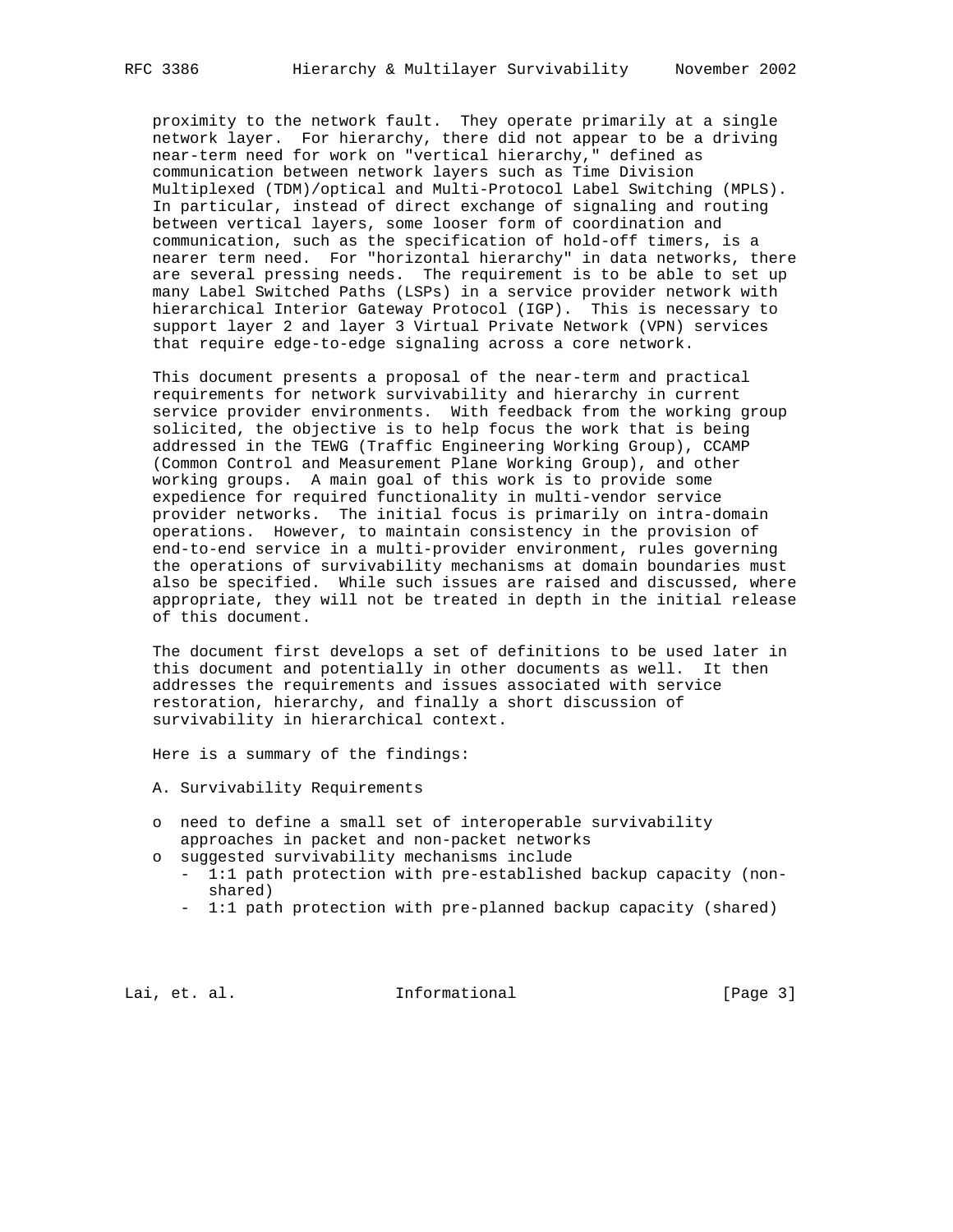- local restoration with repairs in proximity to the network fault
- path restoration through source-based rerouting
- o timing bounds for service restoration to support voice call cutoff (140 msec to 2 sec), protocol timer requirements in premium data services, and mission critical applications
- o use of restoration priority for service differentiation
- B. Hierarchy Requirements
- B.1. Horizontally Oriented Hierarchy (Intra-Domain)
- o ability to set up many LSPs in a service provider network with hierarchical IGP, for the support of layer 2 and layer 3 VPN services
- o requirements for multi-area traffic engineering need to be developed to provide guidance for any necessary protocol extensions
- B.2. Vertically Oriented Hierarchy

 The following functionality for survivability is common on most routing equipment today.

- o near-term need is some loose form of coordination and communication based on the use of nested hold-off timers, instead of direct exchange of signaling and routing between vertical layers
- o means for an upper layer to immediately begin recovery actions in the event that a lower layer is not configured to perform recovery
- C. Survivability Requirements in Horizontal Hierarchy
- o protection of end-to-end connection is based on a concatenated set of connections, each protected within their area
- o mechanisms for connection routing may include (1) a network element that participates on both sides of a boundary (e.g., OSPF ABR) - note that this is a common point of failure; (2) a route server
- o need for inter-area signaling of survivability information (1) to enable a "least common denominator" survivability mechanism at the boundary; (2) to convey the success or failure of the service restoration action; e.g., if a part of a "connection" is down on one side of a boundary, there is no need for the other side to recover from failures

Lai, et. al. 1nformational 1999 (Page 4)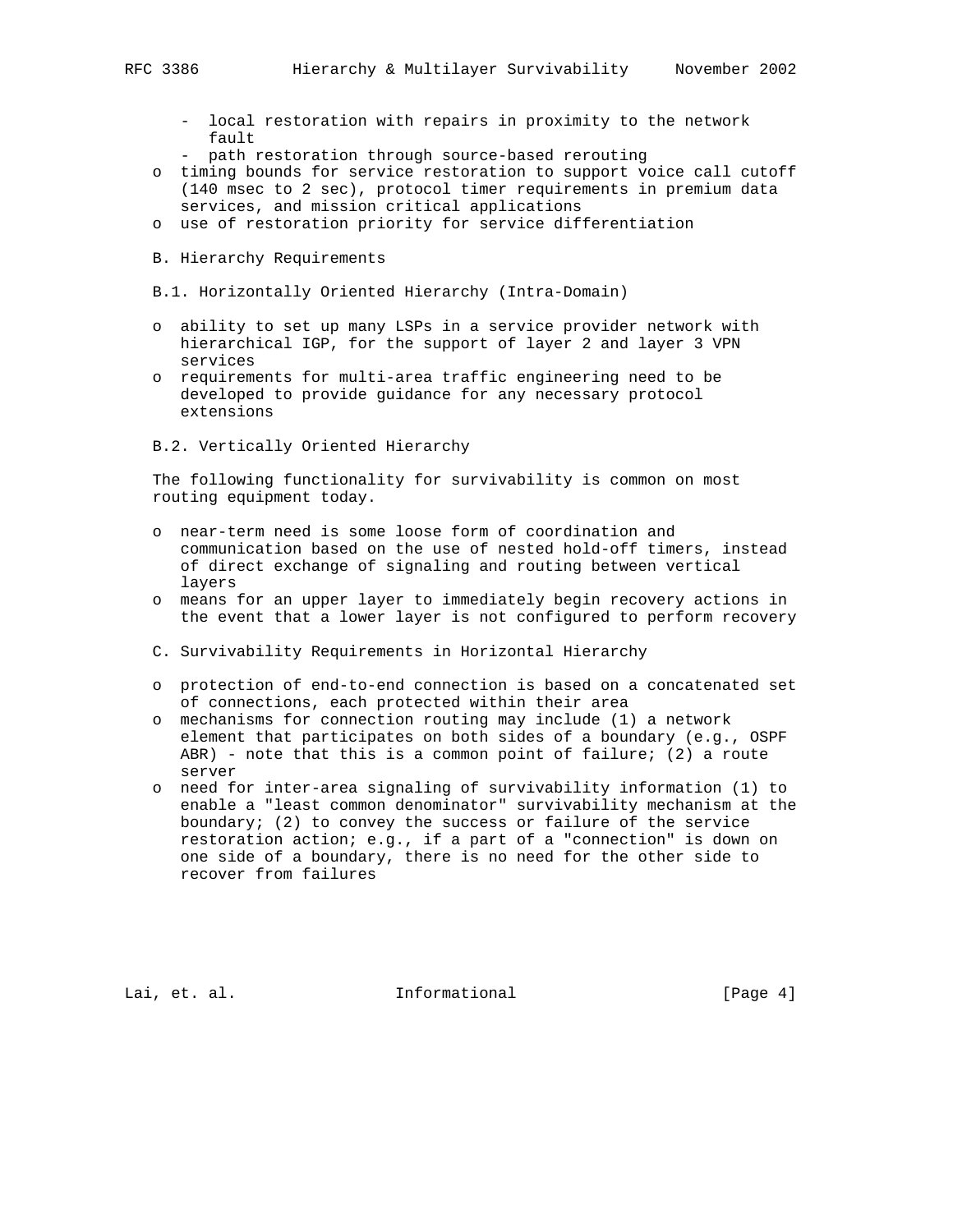# 2. Terminology and Concepts

#### 2.1 Hierarchy

 Hierarchy is a technique used to build scalable complex systems. It is based on an abstraction, at each level, of what is most significant from the details and internal structures of the levels further away. This approach makes use of a general property of all hierarchical systems composed of related subsystems that interactions between subsystems decrease as the level of communication between subsystems decreases.

 Network hierarchy is an abstraction of part of a network's topology, routing and signaling mechanisms. Abstraction may be used as a mechanism to build large networks or as a technique for enforcing administrative, topological, or geographic boundaries. For example, network hierarchy might be used to separate the metropolitan and long-haul regions of a network, or to separate the regional and backbone sections of a network, or to interconnect service provider networks (with BGP which reduces a network to an Autonomous System).

 In this document, network hierarchy is considered from two perspectives:

- (1) Vertically oriented: between two network technology layers.
- (2) Horizontally oriented: between two areas or administrative subdivisions within the same network technology layer.

#### 2.1.1 Vertical Hierarchy

 Vertical hierarchy is the abstraction, or reduction in information, which would be of benefit when communicating information across network technology layers, as in propagating information between optical and router networks.

 In the vertical hierarchy, the total network functions are partitioned into a series of functional or technological layers with clear logical, and maybe even physical, separation between adjacent layers. Survivability mechanisms either currently exist or are being developed at multiple layers in networks [3]. The optical layer is now becoming capable of providing dynamic ring and mesh restoration functionality, in addition to traditional 1+1 or 1:1 protection. The Synchronous Digital Hierarchy (SDH)/Synchronous Optical NETwork (SONET) layer provides survivability capability with automatic protection switching (APS), as well as self-healing ring and mesh restoration architectures. Similar functionality has been defined in the Asynchronous Transfer Mode (ATM) Layer, with work ongoing to also provide such functionality using MPLS [4]. At the IP layer,

Lai, et. al. 10. Informational 1. [Page 5]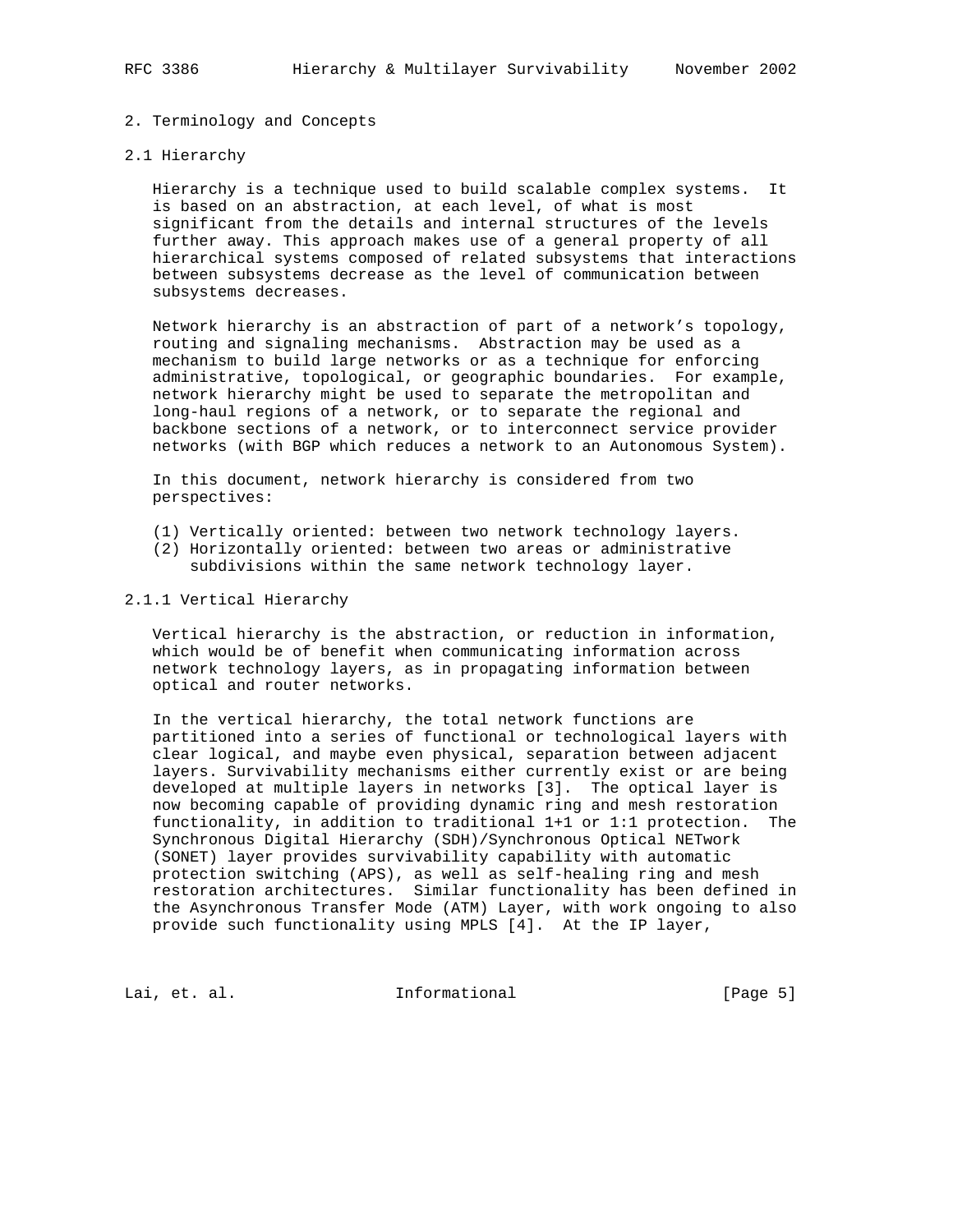rerouting is used to restore service continuity following link and node outages. Rerouting at the IP layer, however, occurs after a period of routing convergence, which may require a few seconds to several minutes to complete [5].

# 2.1.2 Horizontal Hierarchy

 Horizontal hierarchy is the abstraction that allows a network at one technology layer, for instance a packet network, to scale. Examples of horizontal hierarchy include BGP confederations, separate Autonomous Systems, and multi-area OSPF.

 In the horizontal hierarchy, a large network is partitioned into multiple smaller, non-overlapping sub-networks. The partitioning criteria can be based on topology, network function, administrative policy, or service domain demarcation. Two networks at the \*same\* hierarchical level, e.g., two Autonomous Systems in BGP, may share a peer relation with each other through some loose form of coupling. On the other hand, for routing in large networks using multi-area OSPF, abstraction through the aggregation of routing information is achieved through a hierarchical partitioning of the network.

#### 2.2 Survivability Terminology

 In alphabetical order, the following terms are defined in this section:

 backup entity, same as protection entity (section 2.2.2) extra traffic (section 2.2.2) non-revertive mode (section 2.2.2) normalization (section 2.2.2) preemptable traffic, same as extra traffic (section 2.2.2) preemption priority (section 2.2.4) protection (section 2.2.3) protection entity (section 2.2.2) protection switching (section 2.2.3) protection switch time (section 2.2.4) recovery (section 2.2.2) recovery by rerouting, same as restoration (section 2.2.3) recovery entity, same as protection entity (section 2.2.2) restoration (section 2.2.3) restoration priority (section 2.2.4) restoration time (section 2.2.4) revertive mode (section 2.2.2) shared risk group (SRG) (section 2.2.2) survivability (section 2.2.1) working entity (section 2.2.2)

Lai, et. al. **Informational** [Page 6]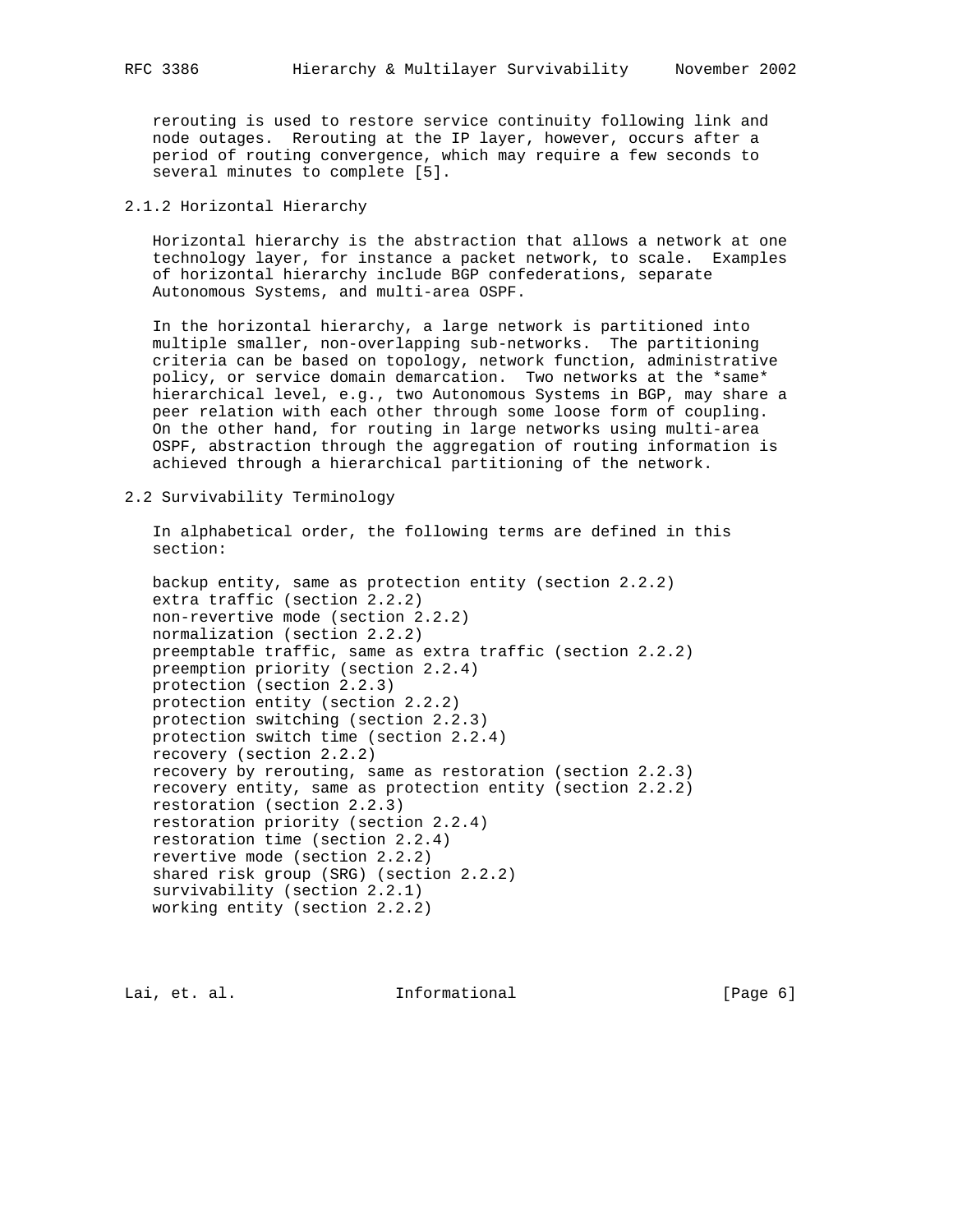#### 2.2.1 Survivability

 Survivability is the capability of a network to maintain service continuity in the presence of faults within the network [6]. Survivability mechanisms such as protection and restoration are implemented either on a per-link basis, on a per-path basis, or throughout an entire network to alleviate service disruption at affordable costs. The degree of survivability is determined by the network's capability to survive single failures, multiple failures, and equipment failures.

# 2.2.2 Generic Operations

 This document does not discuss the sequence of events of how network failures are monitored, detected, and mitigated. For more detail of this aspect, see [4]. Also, the repair process following a failure is out of the scope here.

 A working entity is the entity that is used to carry traffic in normal operation mode. Depending upon the context, an entity can be a channel or a transmission link in the physical layer, an Label Switched Path (LSP) in MPLS, or a logical bundle of one or more LSPs.

 A protection entity, also called backup entity or recovery entity, is the entity that is used to carry protected traffic in recovery operation mode, i.e., when the working entity is in error or has failed.

 Extra traffic, also referred to as preemptable traffic, is the traffic carried over the protection entity while the working entity is active. Extra traffic is not protected, i.e., when the protection entity is required to protect the traffic that is being carried over the working entity, the extra traffic is preempted.

 A shared risk group (SRG) is a set of network elements that are collectively impacted by a specific fault or fault type. For example, a shared risk link group (SRLG) is the union of all the links on those fibers that are routed in the same physical conduit in a fiber-span network. This concept includes, besides shared conduit, other types of compromise such as shared fiber cable, shared right of way, shared optical ring, shared office without power sharing, etc. The span of an SRG, such as the length of the sharing for compromised outside plant, needs to be considered on a per fault basis. The concept of SRG can be extended to represent a "risk domain" and its associated capabilities and summarization for traffic engineering purposes. See [7] for further discussion.

Lai, et. al. 10. Informational 1. [Page 7]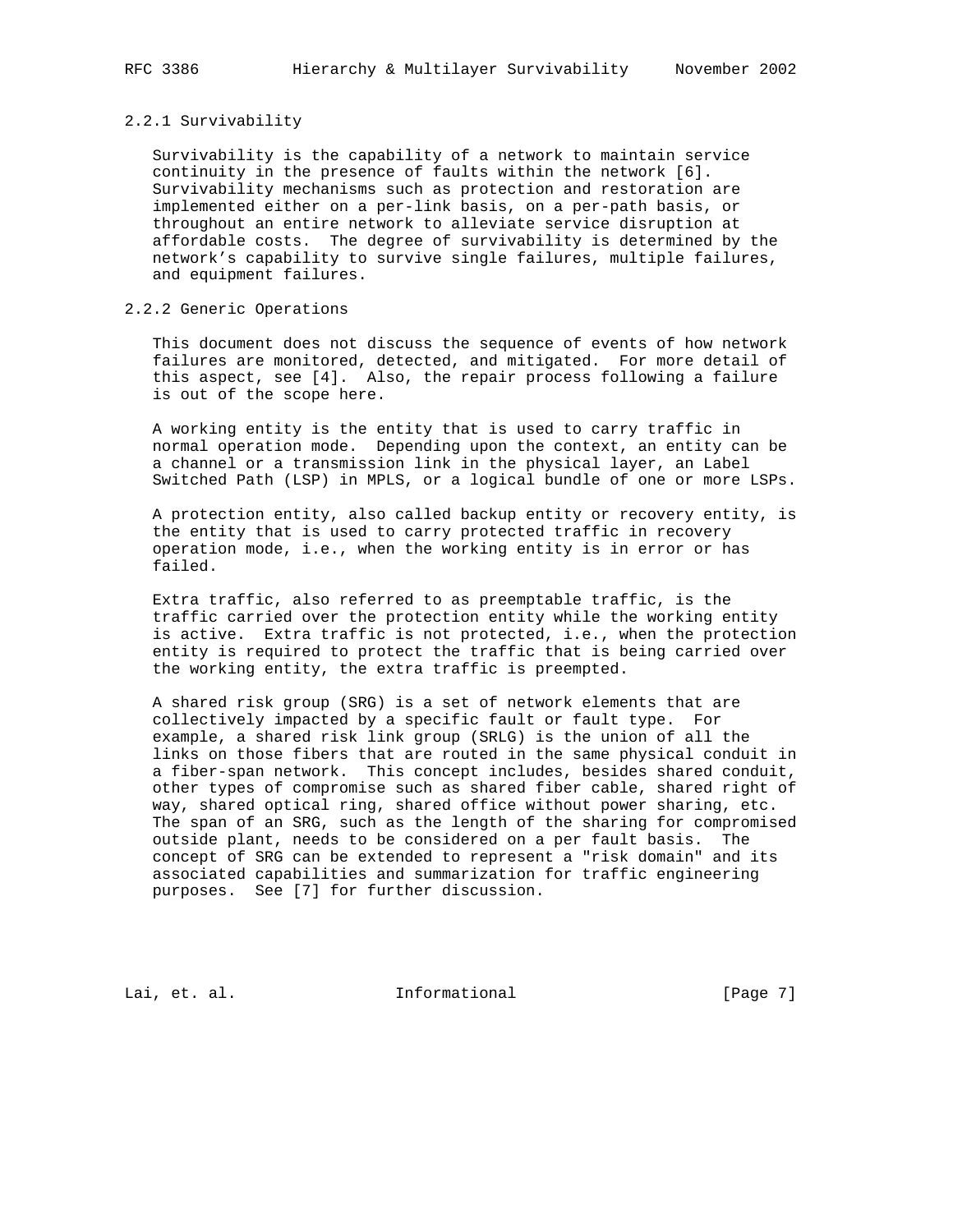Normalization is the sequence of events and actions taken by a network that returns the network to the preferred state upon completing repair of a failure. This could include the switching or rerouting of affected traffic to the original repaired working entities or new routes. Revertive mode refers to the case where traffic is automatically returned to a repaired working entity (also called switch back).

 Recovery is the sequence of events and actions taken by a network after the detection of a failure to maintain the required performance level for existing services (e.g., according to service level agreements) and to allow normalization of the network. The actions include notification of the failure followed by two parallel processes: (1) a repair process with fault isolation and repair of the failed components, and (2) a reconfiguration process using survivability mechanisms to maintain service continuity. In protection, reconfiguration involves switching the affected traffic from a working entity to a protection entity. In restoration, reconfiguration involves path selection and rerouting for the affected traffic.

 Revertive mode is a procedure in which revertive action, i.e., switch back from the protection entity to the working entity, is taken once the failed working entity has been repaired. In non-revertive mode, such action is not taken. To minimize service interruption, switch back in revertive mode should be performed at a time when there is the least impact on the traffic concerned, or by using the make before-break concept.

 Non-revertive mode is the case where there is no preferred path or it may be desirable to minimize further disruption of the service brought on by a revertive switching operation. A switch-back to the original working path is not desired or not possible since the original path may no longer exist after the occurrence of a fault on that path.

2.2.3 Survivability Techniques

 Protection, also called protection switching, is a survivability technique based on predetermined failure recovery: as the working entity is established, a protection entity is also established. Protection techniques can be implemented by several architectures: 1+1, 1:1, 1:n, and m:n. In the context of SDH/SONET, they are referred to as Automatic Protection Switching (APS).

 In the 1+1 protection architecture, a protection entity is dedicated to each working entity. The dual-feed mechanism is used whereby the working entity is permanently bridged onto the protection entity at

Lai, et. al. 10. Informational 1. [Page 8]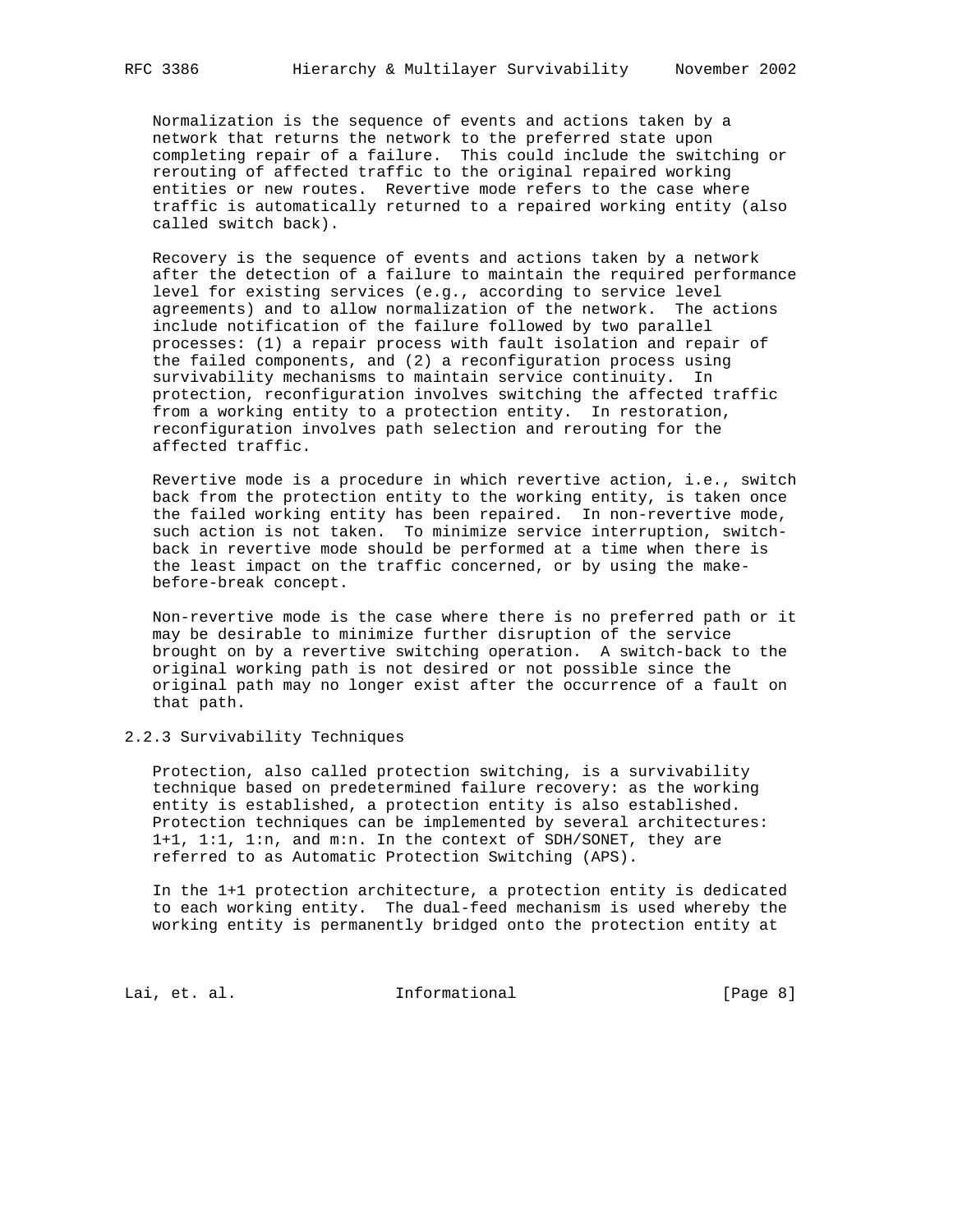the source of the protected domain. In normal operation mode, identical traffic is transmitted simultaneously on both the working and protection entities. At the other end (sink) of the protected domain, both feeds are monitored for alarms and maintenance signals. A selection between the working and protection entity is made based on some predetermined criteria, such as the transmission performance requirements or defect indication.

 In the 1:1 protection architecture, a protection entity is also dedicated to each working entity. The protected traffic is normally transmitted by the working entity. When the working entity fails, the protected traffic is switched to the protection entity. The two ends of the protected domain must signal detection of the fault and initiate the switchover.

 In the 1:n protection architecture, a dedicated protection entity is shared by n working entities. In this case, not all of the affected traffic may be protected.

 The m:n architecture is a generalization of the 1:n architecture. Typically m <= n, where m dedicated protection entities are shared by n working entities.

 Restoration, also referred to as recovery by rerouting [4], is a survivability technique that establishes new paths or path segments on demand, for restoring affected traffic after the occurrence of a fault. The resources in these alternate paths are the currently unassigned (unreserved) resources in the same layer. Preemption of extra traffic may also be used if spare resources are not available to carry the higher-priority protected traffic. As initiated by detection of a fault on the working path, the selection of a recovery path may be based on preplanned configurations, network routing policies, or current network status such as network topology and fault information. Signaling is used for establishing the new paths to bypass the fault. Thus, restoration involves a path selection process followed by rerouting of the affected traffic from the working entity to the recovery entity.

# 2.2.4 Survivability Performance

 Protection switch time is the time interval from the occurrence of a network fault until the completion of the protection-switching operations. It includes the detection time necessary to initiate the protection switch, any hold-off time to allow for the interworking of protection schemes, and the switch completion time.

Lai, et. al. 10. Informational 1. [Page 9]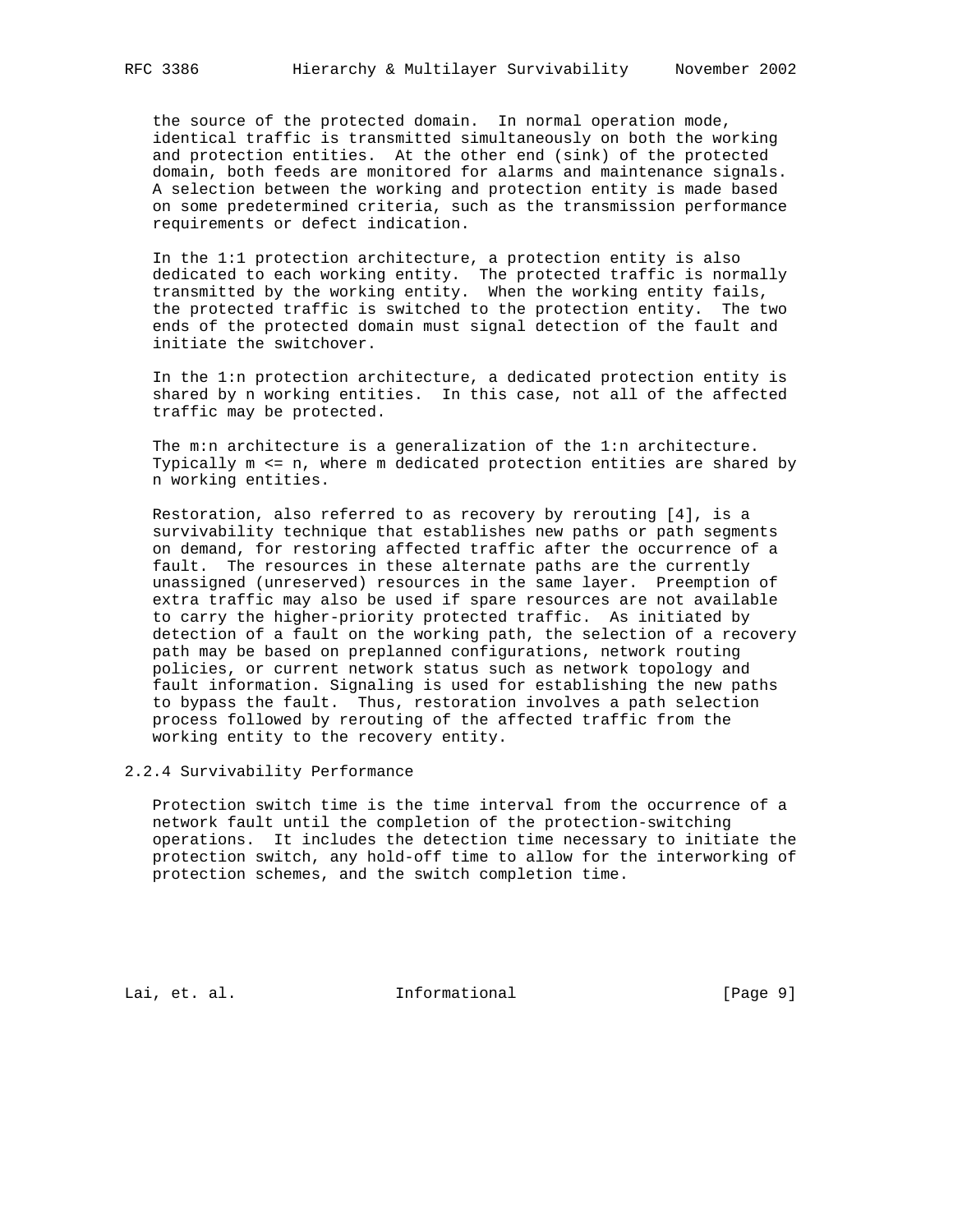Restoration time is the time interval from the occurrence of a network fault to the instant when the affected traffic is either completely restored, or until spare resources are exhausted, and/or no more extra traffic exists that can be preempted to make room.

 Restoration priority is a method of giving preference to protect higher-priority traffic ahead of lower-priority traffic. Its use is to help determine the order of restoring traffic after a failure has occurred. The purpose is to differentiate service restoration time as well as to control access to available spare capacity for different classes of traffic.

 Preemption priority is a method of determining which traffic can be disconnected in the event that not all traffic with a higher restoration priority is restored after the occurrence of a failure.

2.3 Survivability Mechanisms: Comparison

 In a survivable network design, spare capacity and diversity must be built into the network from the beginning to support some degree of self-healing whenever failures occur. A common strategy is to associate each working entity with a protection entity having either dedicated resources or shared resources that are pre-reserved or reserved-on-demand. According to the methods of setting up a protection entity, different approaches to providing survivability can be classified. Generally, protection techniques are based on having a dedicated protection entity set up prior to failure. Such is not the case in restoration techniques, which mainly rely on the use of spare capacity in the network. Hence, in terms of trade-offs, protection techniques usually offer fast recovery from failure with enhanced availability, while restoration techniques usually achieve better resource utilization.

 A 1+1 protection architecture is rather expensive since resource duplication is required for the working and protection entities. It is generally used for specific services that need a very high availability.

 A 1:1 architecture is inherently slower in recovering from failure than a 1+1 architecture since communication between both ends of the protection domain is required to perform the switch-over operation. An advantage is that the protection entity can optionally be used to carry low-priority extra traffic in normal operation, if traffic preemption is allowed. Packet networks can pre-establish a protection path for later use with pre-planned but not pre-reserved capacity. That is, if no packets are sent onto a protection path,

Lai, et. al. 10. Informational 1.1 [Page 10]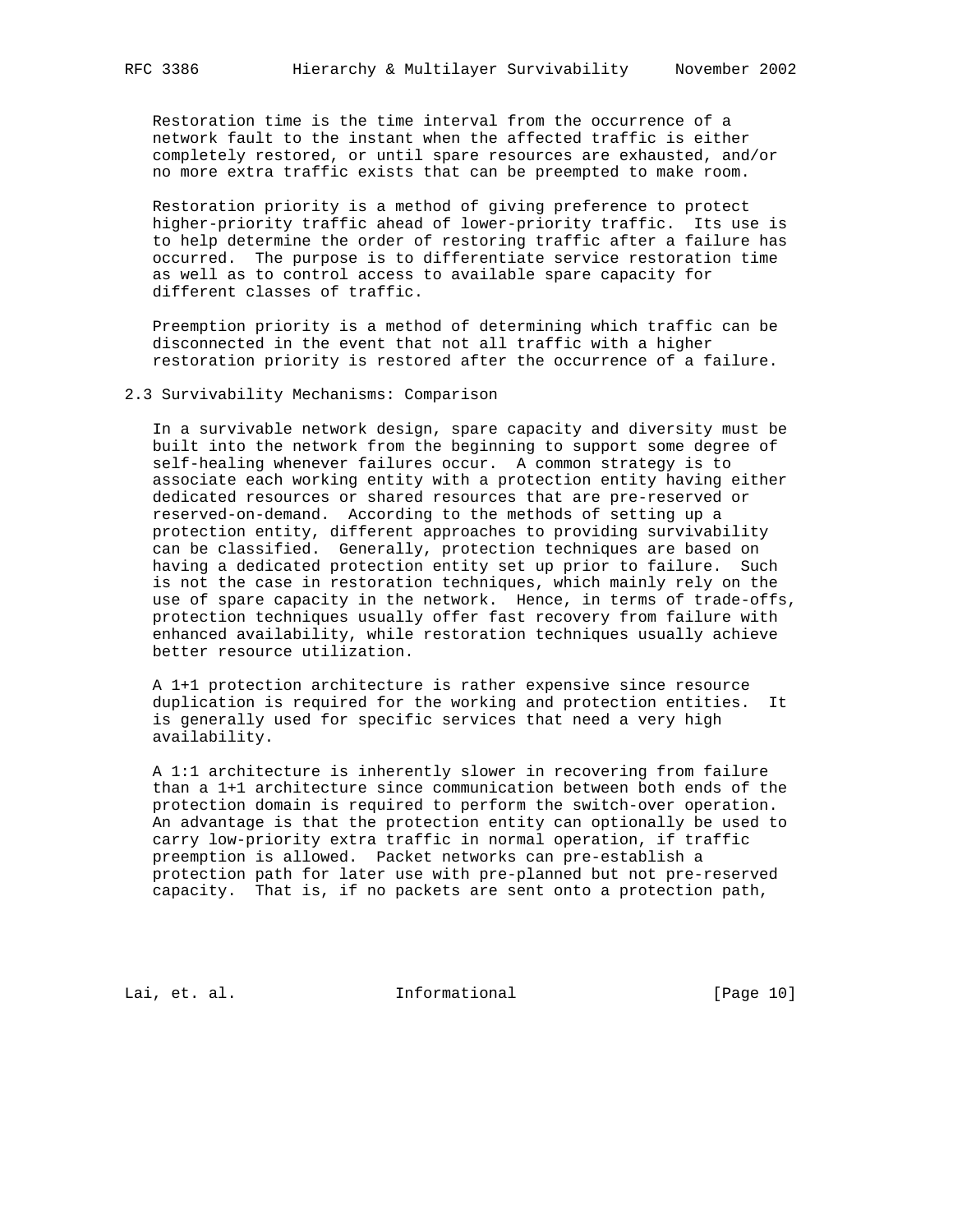then no bandwidth is consumed. This is not the case in transmission networks like optical or TDM where path establishment and resource reservation cannot be decoupled.

 In the 1:n protection architecture, traffic is normally sent on the working entities. When multiple working entities have failed simultaneously, only one of them can be restored by the common protection entity. This contention could be resolved by assigning a different preemptive priority to each working entity. As in the 1:1 case, the protection entity can optionally be used to carry preemptable traffic in normal operation.

While the m:n architecture can improve system availability with small cost increases, it has rarely been implemented or standardized.

 When compared with protection mechanisms, restoration mechanisms are generally more frugal as no resources are committed until after the fault occurs and the location of the fault is known. However, restoration mechanisms are inherently slower, since more must be done following the detection of a fault. Also, the time it takes for the dynamic selection and establishment of alternate paths may vary, depending on the amount of traffic and connections to be restored, and is influenced by the network topology, technology employed, and the type and severity of the fault. As a result, restoration time tends to be more variable than the protection switch time needed with pre-selected protection entities. Hence, in using restoration mechanisms, it is essential to use restoration priority to ensure that service objectives are met cost-effectively.

 Once the network routing algorithms have converged after a fault, it may be preferable in some cases, to reoptimize the network by performing a reroute based on the current state of the network and network policies.

#### 3. Survivability

#### 3.1 Scope

 Interoperable approaches to network survivability were determined to be an immediate requirement in packet networks as well as in SDH/SONET framed TDM networks. Not as pressing at this time were techniques that would cover all-optical networks (e.g., where framing is unknown), as the control of these networks in a multi-vendor environment appeared to have some other hurdles to first deal with. Also, not of immediate interest were approaches to coordinate or explicitly communicate survivability mechanisms across network layers (such as from a TDM or optical network to/from an IP network). However, a capability should be provided for a network operator to

Lai, et. al. 10. Informational 1.1 [Page 11]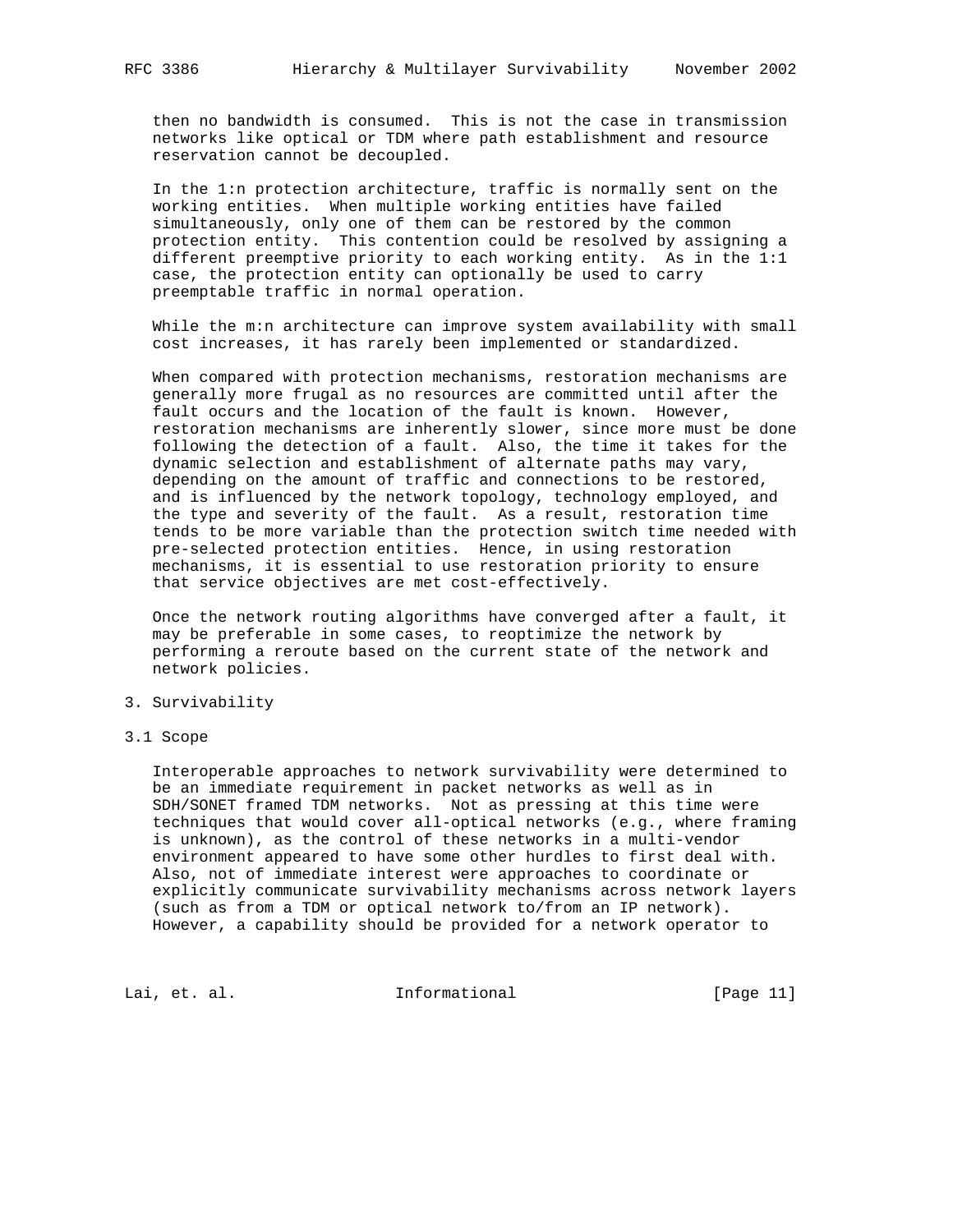perform fault notification and to control the operation of survivability mechanisms among different layers. This may require the development of corresponding OAM functionality. However, such issues and those related to OAM are currently outside the scope of this document. (For proposed MPLS OAM requirements, see [8, 9]).

 The initial scope is to address only "backhoe failures" in the inter-office connections of a service provider network. A link connection in the router layer is typically comprised of multiple spans in the lower layers. Therefore, the types of network failures that cause a recovery to be performed include link/span failures. However, linecard and node failures may not need to be treated any differently than their respective link/span failures, as a router failure may be represented as a set of simultaneous link failures.

 Depending on the actual network configuration, drop-side interface (e.g., between a customer and an access router, or between a router and an optical cross-connect) may be considered either inter-domain or inter-layer. Another inter-domain scenario is the use of intra office links for interconnecting a metro network and a core network, with both networks being administered by the same service provider. Failures at such interfaces may be similarly protected by the mechanisms of this section.

 Other more complex failure mechanisms such as systematic control plane failure, configuration error, or breach of security are not within the scope of the survivability mechanisms discussed in this document. Network impairment such as congestion that results in lower throughput are also not covered.

### 3.2 Required initial set of survivability mechanisms

# 3.2.1 1:1 Path Protection with Pre-Established Capacity

 In this protection mode, the head end of a working connection establishes a protection connection to the destination. There should be the ability to maintain relative restoration priorities between working and protection connections, as well as between different classes of protection connections.

 In normal operation, traffic is only sent on the working connection, though the ability to signal that traffic will be sent on both connections (1+1 Path for signaling purposes) would be valuable in non-packet networks. Some distinction between working and protection connections is likely, either through explicit objects, or preferably through implicit methods such as general classes or priorities. Head ends need the ability to create connections that are as failure disjoint as possible from each other. This requires SRG information

Lai, et. al. 10. Informational [Page 12]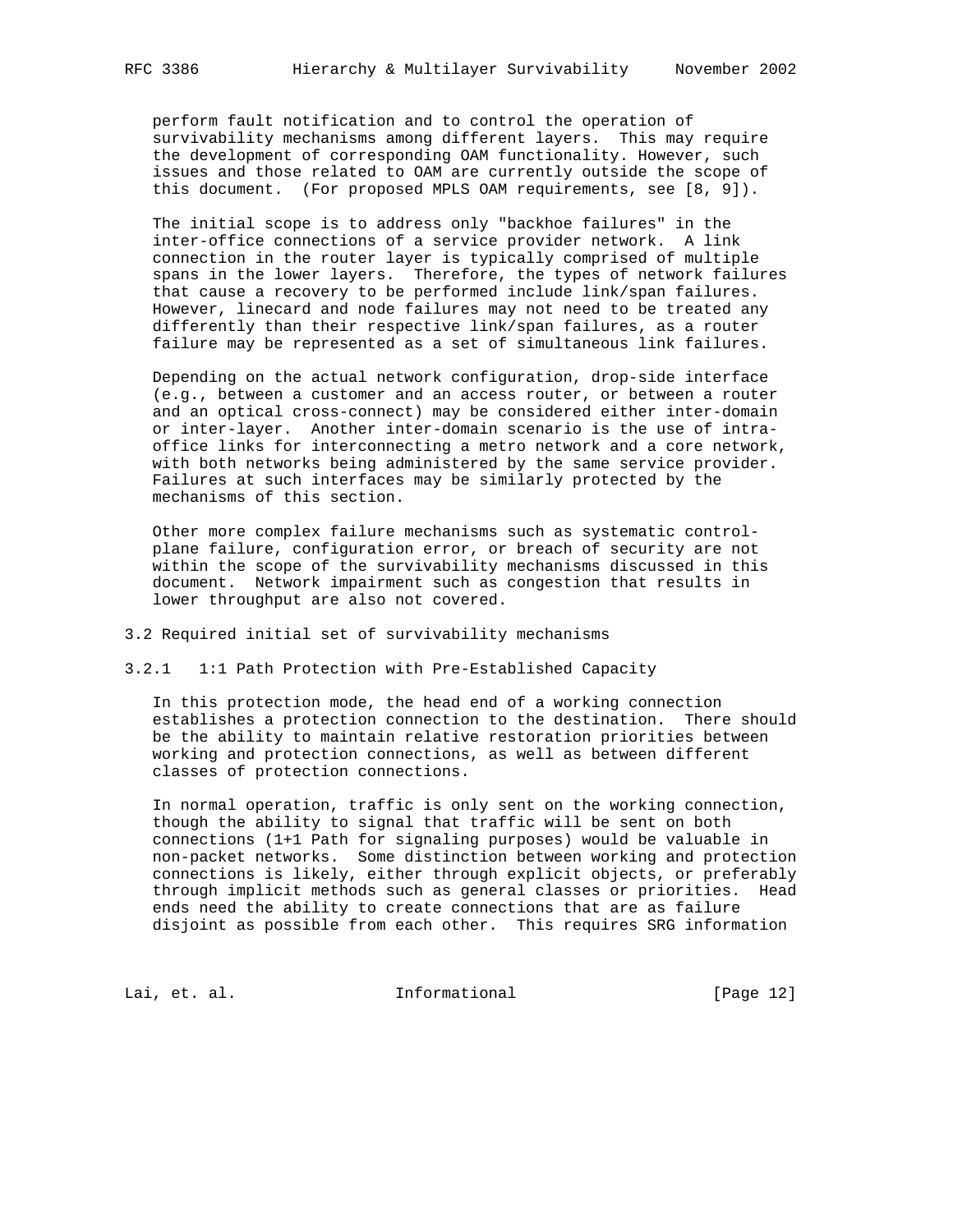that can be generally assigned to either nodes or links and propagated through the control or management plane. In this mechanism, capacity in the protection connection is pre-established, however it should be capable of carrying preemptable extra traffic in non-packet networks. When protection capacity is called into service during recovery, there should be the ability to promote the protection connection to working status (for non-revertive mode operation) with some form of make-before-break capability.

# 3.2.2 1:1 Path Protection with Pre-Planned Capacity

 Similar to the above 1:1 protection with pre-established capacity, the protection connection in this case is also pre-signaled. The difference is in the way protection capacity is assigned. With pre planned capacity, the mechanism supports the ability for the protection capacity to be shared, or "double-booked". Operators need the ability to provision different amounts of protection capacity according to expected failure modes and service level agreements. Thus, an operator may wish to provision sufficient restoration capacity to handle a single failure affecting all connections in an SRG, or may wish to provision less or more restoration capacity. Mechanisms should be provided to allow restoration capacity on each link to be shared by SRG-disjoint failures. In a sense, this is 1:1 from a path perspective; however, the protection capacity in the network (on a link by link basis) is shared in a 1:n fashion, e.g., see the proposals in [10, 11]. If capacity is planned but not allocated, some form of signaling could be required before traffic may be sent on protection connections, especially in TDM networks.

 The use of this approach improves network resource utilization, but may require more careful planning. So, initial deployment might be based on 1:1 path protection with pre-established capacity and the local restoration mechanism to be described next.

# 3.2.3 Local Restoration

 Due to the time impact of signal propagation, dynamic recovery of an entire path may not meet the service requirements of some networks. The solution to this is to restore connectivity of the link or span in immediate proximity to the fault, e.g., see the proposals in [12, 13]. At a minimum, this approach should be able to protect against connectivity-type SRGs, though protecting against node-based SRGs might be worthwhile. Also, this approach is applicable to support restoration on the inter-domain and inter-layer interconnection scenarios using intra-office links as described in the Scope Section.

Lai, et. al. 10. Informational 1. [Page 13]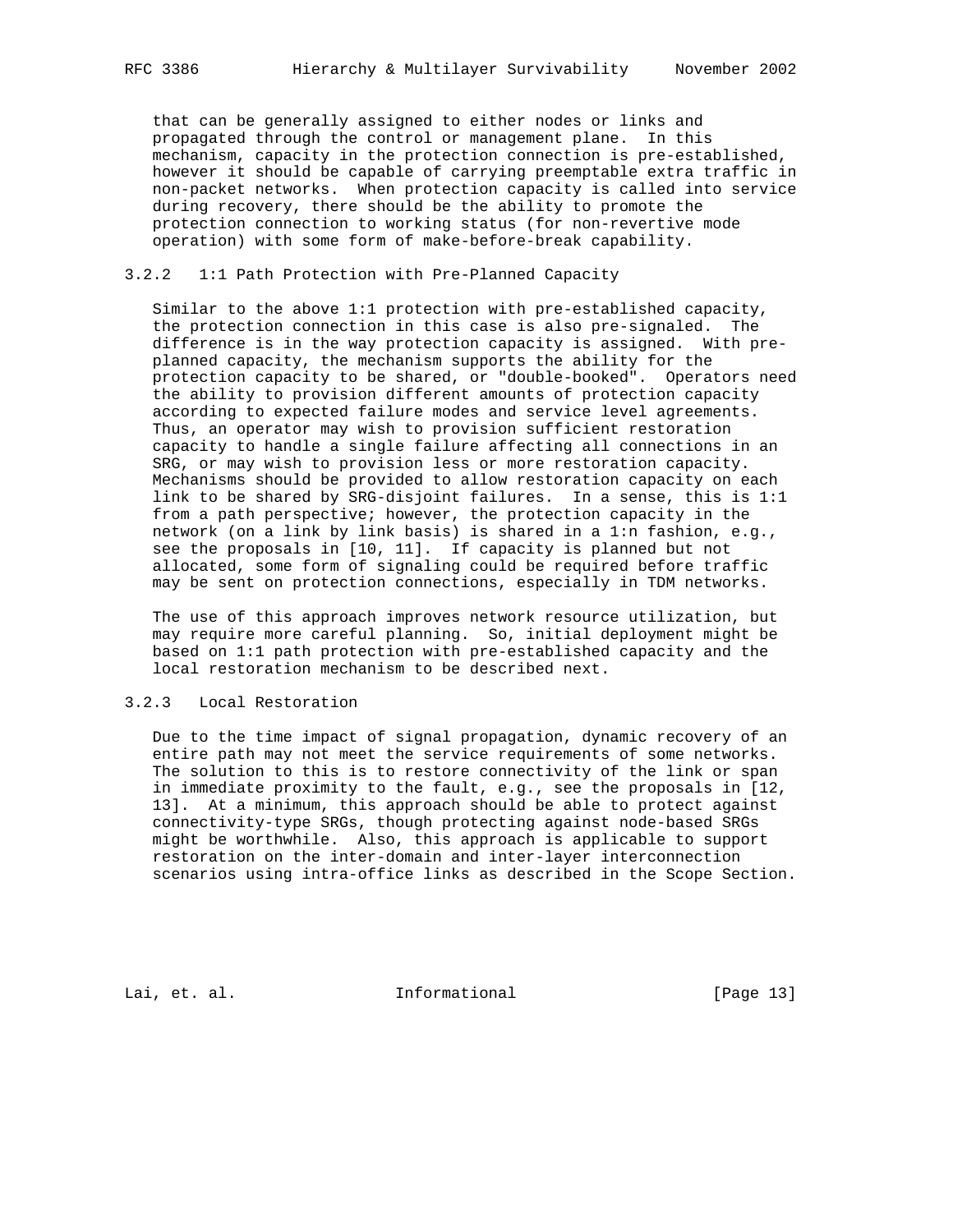Head end systems must have some control as to whether their connections are candidates for or excluded from local restoration. For example, best-effort and preemptable traffic may be excluded from local restoration; they only get restored if there is bandwidth available. This type of control may require the definition of an object in signaling.

 Since local restoration may be suboptimal, a means for head end systems to later perform path-level re-grooming must be supported for this approach.

# 3.2.4 Path Restoration

 In this approach, connections that are impacted by a fault are rerouted by the originating network element upon notification of connection failure. Such a source-based approach is efficient for network resources, but typically takes longer to accomplish restoration. It does not involve any new mechanisms. It merely is a mention of another common approach to protecting against faults in a network.

# 3.3 Applications Supported

 With service continuity under failure as a goal, a network is "survivable" if, in the face of a network failure, connectivity is interrupted for a "brief" period and then recovered before the network failure ends. The length of this interrupted period is dependent upon the application supported. Here are some typical applications and considerations that drive the requirements for an acceptable protection switch time or restoration time:

- Best-effort data: recovery of network connectivity by rerouting at the IP layer would be sufficient
- Premium data service: need to meet TCP timeout or application protocol timer requirements
- Voice: call cutoff is in the range of 140 msec to 2 sec (the time that a person waits after interruption of the speech path before hanging up or the time that a telephone switch will disconnect a call)
- Other real-time service (e.g., streaming, fax) where an interruption would cause the session to terminate
- Mission-critical applications that cannot tolerate even brief interruptions, for example, real-time financial transactions

Lai, et. al. 10. Informational 1.1 [Page 14]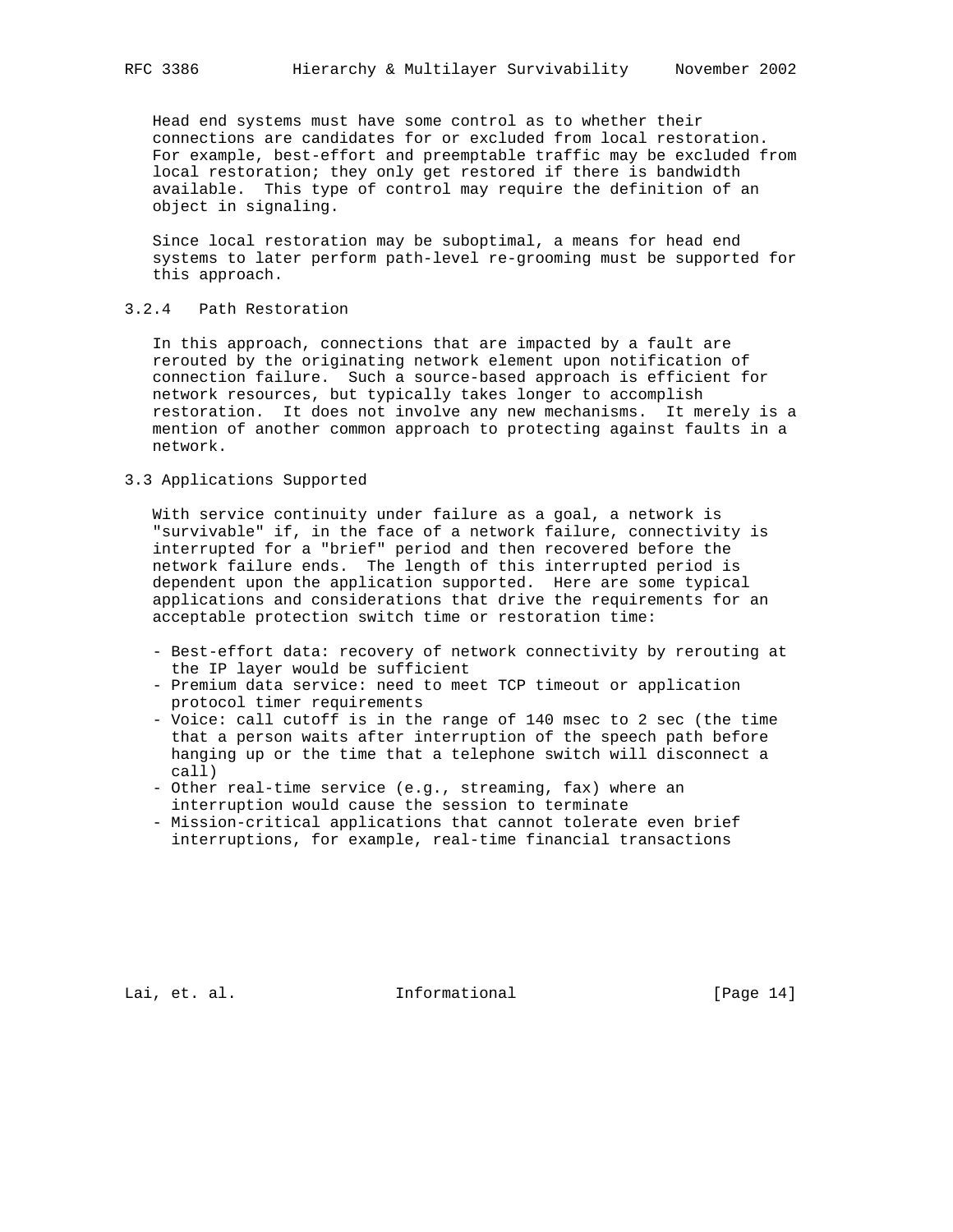# 3.4 Timing Bounds for Survivability Mechanisms

 The approach to picking the types of survivability mechanisms recommended was to consider a spectrum of mechanisms that can be used to protect traffic with varying characteristics of survivability and speed of protection/restoration, and then attempt to select a few general points that provide some coverage across that spectrum. The focus of this work is to provide requirements to which a small set of detailed proposals may be developed, allowing the operator some (limited) flexibility in approaches to meeting their design goals in engineering multi-vendor networks. Requirements of different applications as listed in the previous sub-section were discussed generally, however none on the team would likely attest to the scientific merit of the ability of the timing bounds below to meet any specific application's needs. A few assumptions include:

- 1. Approaches in which protection switch without propagation of information are likely to be faster than those that do require some form of fault notification to some or all elements in a network.
- 2. Approaches that require some form of signaling after a fault will also likely suffer some timing impact.

 Proposed timing bounds for different survivability mechanisms are as follows (all bounds are exclusive of signal propagation):

| 1:1 path protection with pre-established capacity: 100-500 ms |                 |
|---------------------------------------------------------------|-----------------|
| 1:1 path protection with pre-planned capacity:                | $100 - 750$ ms  |
| Local restoration:                                            | $50 \text{ ms}$ |
| Path restoration:                                             | 1-5 seconds     |

 To ensure that the service requirements for different applications can be met within the above timing bounds, restoration priority must be implemented to determine the order in which connections are restored (to minimize service restoration time as well as to gain access to available spare capacity on the best paths). For example, mission critical applications may require high restoration priority. At the fiber layer, instead of specific applications, it may be possible that priority be given to certain classifications of customers with their traffic types enclosed within the customer aggregate. Preemption priority should only be used in the event that not all connections can be restored, in which case connections with lower preemption priority should be released. Depending on a service provider's strategy in provisioning network resources for backup, preemption may or may not be needed in the network.

Lai, et. al. Informational [Page 15]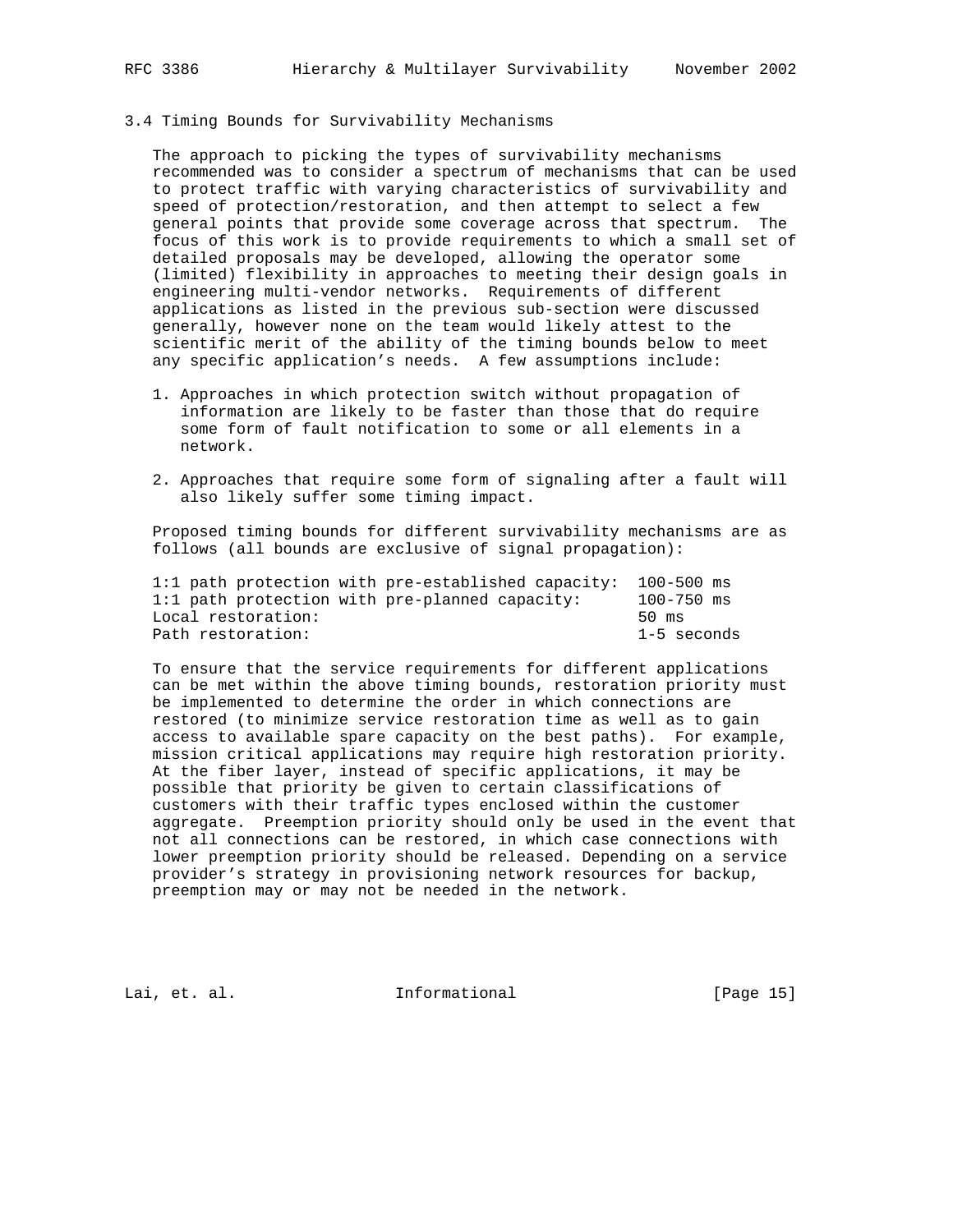# 3.5 Coordination Among Layers

 A common design goal for networks with multiple technological layers is to provide the desired level of service in the most cost-effective manner. Multilayer survivability may allow the optimization of spare resources through the improvement of resource utilization by sharing spare capacity across different layers, though further investigations are needed. Coordination during recovery among different network layers (e.g., IP, SDH/SONET, optical layer) might necessitate development of vertical hierarchy. The benefits of providing survivability mechanisms at multiple layers, and the optimization of the overall approach, must be weighed with the associated cost and service impacts.

 A default coordination mechanism for inter-layer interaction could be the use of nested timers and current SDH/SONET fault monitoring, as has been done traditionally for backward compatibility. Thus, when lower-layer recovery happens in a longer time period than higher layer recovery, a hold-off timer is utilized to avoid contention between the different single-layer survivability schemes. In other words, multilayer interaction is addressed by having successively higher multiplexing levels operate at a protection/restoration time scale greater than the next lowest layer. This can impact the overall time to recover service. For example, if SDH/SONET protection switching is used, MPLS recovery timers must wait until SDH/SONET has had time to switch. Setting such timers involves a tradeoff between rapid recovery and creation of a race condition where multiple layers are responding to the same fault, potentially allocating resources in an inefficient manner.

 In other configurations where the lower layer does not have a restoration capability or is not expected to protect, say an unprotected SDH/SONET linear circuit, then there must be a mechanism for the lower layer to trigger the higher layer to take recovery actions immediately. This difference in network configuration means that implementations must allow for adjustment of hold-off timer values and/or a means for a lower layer to immediately indicate to a higher layer that a fault has occurred so that the higher layer can take restoration or protection actions.

 Furthermore, faults at higher layers should not trigger restoration or protection actions at lower layers [3, 4].

 It was felt that the current approach to coordination of survivability approaches currently did not have significant operational shortfalls. These approaches include protecting traffic solely at one layer (e.g., at the IP layer over linear WDM, or at the SDH/SONET layer). Where survivability mechanisms might be deployed

Lai, et. al. 10. Informational 1. [Page 16]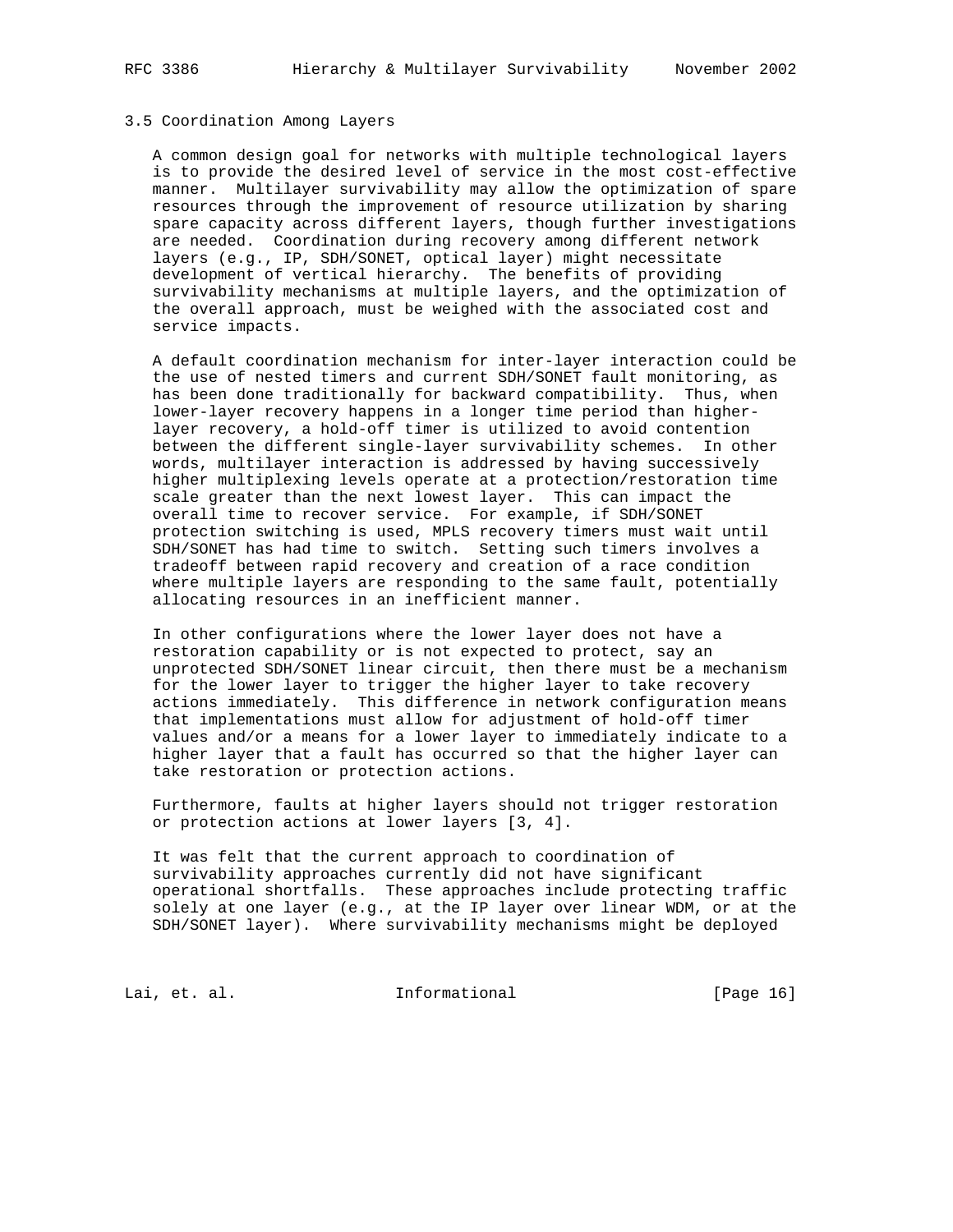at several layers, such as when a routed network rides a SDH/SONET protected network, it was felt that current coordination approaches were sufficient in many cases. One exception is the hold-off of MPLS recovery until the completion of SDH/SONET protection switching as described above. This limits the recovery time of fast MPLS restoration. Also, by design, the operations and mechanisms within a given layer tend to be invisible to other layers.

### 3.6 Evolution Toward IP Over Optical

 As more pressing requirements for survivability and horizontal hierarchy for edge-to-edge signaling are met with technical proposals, it is believed that the benefits of merging (in some manner) the control planes of multiple layers will be outlined. When these benefits are self-evident, it would then seem to be the right time to review whether vertical hierarchy mechanisms are needed, and what the requirements might be. For example, a future requirement might be to provide a better match between the recovery requirements of IP networks with the recovery capability of optical transport. One such proposal is described in [14].

### 4. Hierarchy Requirements

 Efforts in the area of network hierarchy should focus on mechanisms that would allow more scalable edge-to-edge signaling, or signaling across networks with existing network hierarchy (such as multi-area OSPF). This appears to be a more urgent need than mechanisms that might be needed to interconnect networks at different layers.

### 4.1 Historical Context

 One reason for horizontal hierarchy is functionality (e.g., metro versus backbone). Geographic "islands" or partitions reduce the need for interoperability and make administration and operations less complex. Using a simpler, more interoperable, survivability scheme at metro/backbone boundaries is natural for many provider network architectures. In transmission networks, creating geographic islands of different vendor equipment has been done for a long time because multi-vendor interoperability has been difficult to achieve. Traditionally, providers have to coordinate the equipment on either end of a "connection," and making this interoperable reduces complexity. A provider should be able to concatenate survivability mechanisms in order to provide a "protected link" to the next higher level. Think of SDH/SONET rings connecting to TDM DXCs with 1+1 line-layer protection between the ADM and the DXC port. The TDM connection, e.g., a DS3, is protected but usually all equipment on each SDH/SONET ring is from a single vendor. The DXC cross connections are controlled by the provider and the ports are

Lai, et. al. 10. Informational 1.1 [Page 17]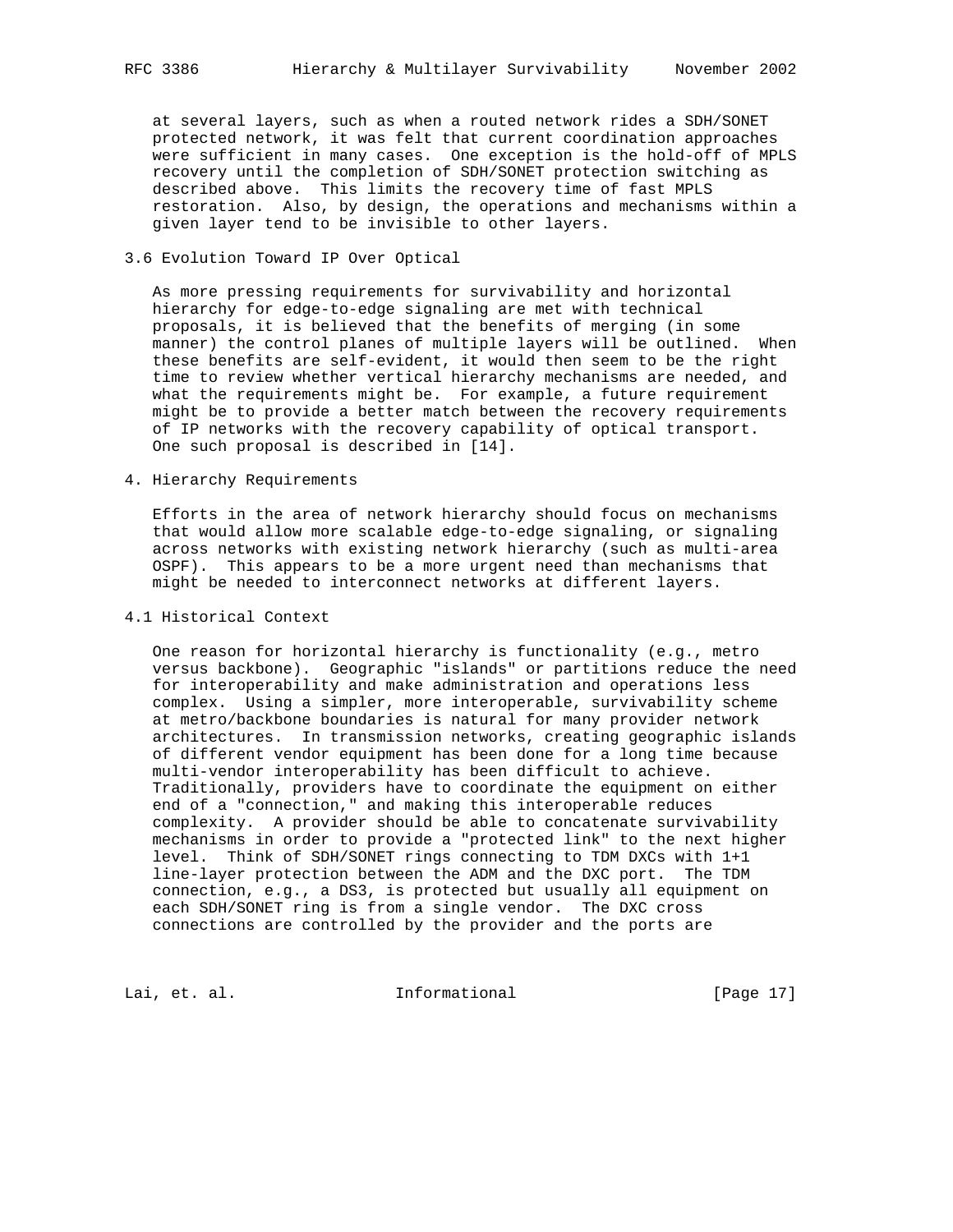physically protected resulting in a highly available design. Thus, concatenation of survivability approaches can be used to cascade across a horizontal hierarchy. While not perfect, it is workable in the near to mid-term until multi-vendor interoperability is achieved.

 While the problems associated with multi-vendor interoperability may necessitate horizontal hierarchy as a practical matter in the near to mid-term (at least this has been the case in TDM networks), there should not be a technical reason for it in the standards developed by the IETF for core networks, or even most access networks. Establishing interoperability of survivability mechanisms between multi-vendor equipment in core IP networks is urgently required to enable adoption of IP as a viable core transport technology and to facilitate the traffic engineering of future multi-service IP networks [3].

 Some of the largest service provider networks currently run a single area/level IGP. Some service providers, as well as many large enterprise networks, run multi-area Open Shortest Path First (OSPF) to gain increases in scalability. Often, this was from an original design, so it is difficult to say if the network truly required the hierarchy to reach its current size.

 Some proposals on improved mechanisms to address network hierarchy have been suggested [15, 16, 17, 18, 19]. This document aims to provide the concrete requirements so that these and other proposals can first aim to meet some limited objectives.

4.2 Applications for Horizontal Hierarchy

 A primary driver for intra-domain horizontal hierarchy is signaling capabilities in the context of edge-to-edge VPNs, potentially across traffic-engineered data networks. There are a number of different approaches to layer 2 and layer 3 VPNs and they are currently being addressed by different emerging protocols in the provider-provisioned VPNs (e.g., virtual routers) and Pseudo Wire Edge-to-Edge Emulation (PWE3) efforts based on either MPLS and/or IP tunnels. These may or may not need explicit signaling from edge to edge, but it is a common perception that in order to meet SLAs, some form of edge-to-edge signaling may be required.

 With a large number of edges (N), scalability is concerned with avoiding the  $O(N^2)$  properties of edge-to-edge signaling. However, the main issue here is not with the scalability of large amounts of signaling, such as in  $O(N^2)$  meshes with a "connection" between every edge-pair. This is because, even if establishing and maintaining connections is feasible in a large network, there might be an impact on core survivability mechanisms which would cause

Lai, et. al. 10. Informational [Page 18]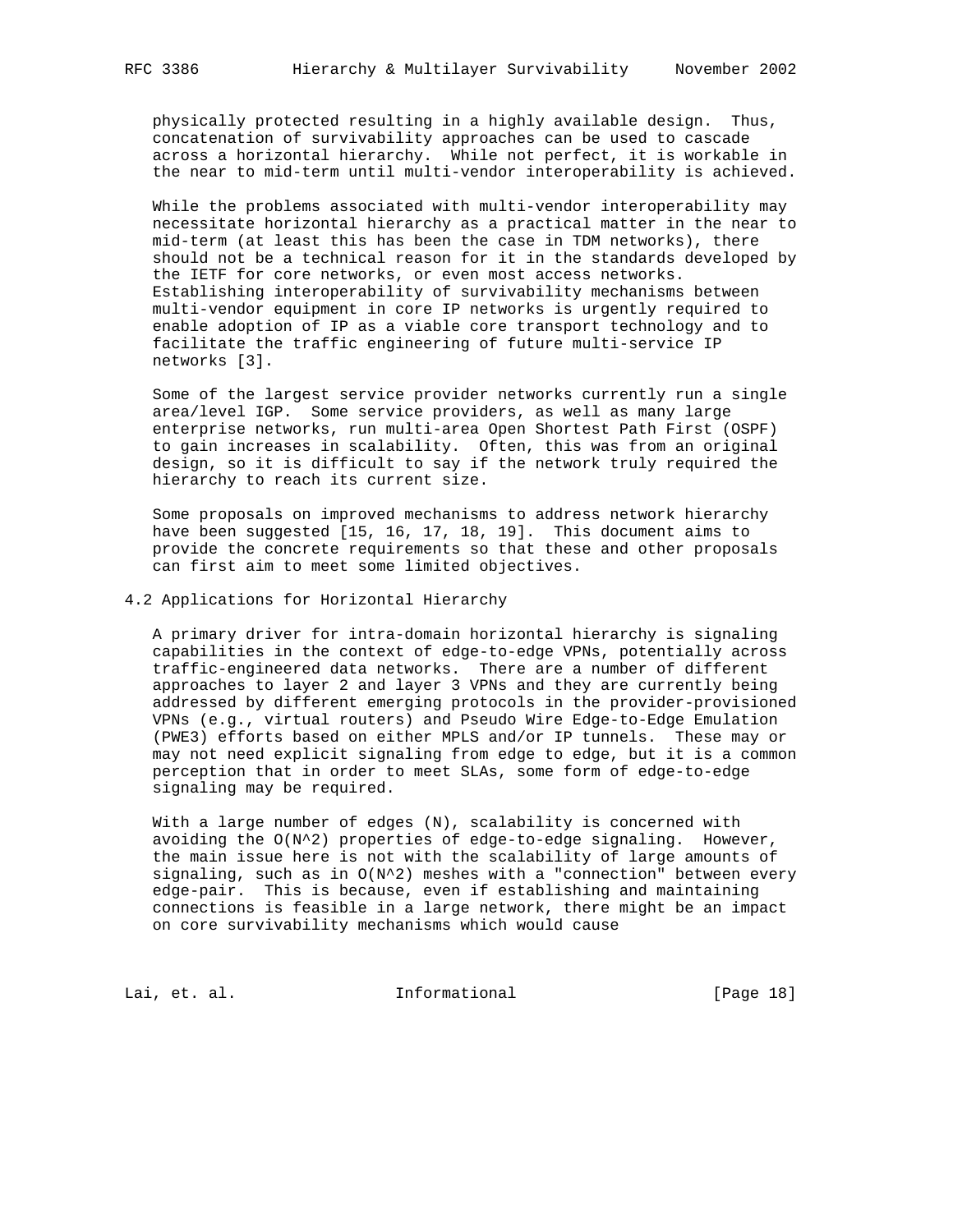protection/restoration times to grow with N^2, which would be undesirable. While some value of N may be inevitable, approaches to reduce N (e.g. to pull in from the edge to aggregation points) might be of value.

 Thus, most service providers feel that O(N^2) meshes are not necessary for VPNs, and that the number of tunnels to support VPNs would be within the scalability bounds of current protocols and implementations. That may be the case, as there is currently a lack of ability to signal MPLS tunnels from edge to edge across IGP hierarchy, such as OSPF areas. This may require the development of signaling standards that support dynamic establishment and potentially the restoration of LSPs across a 2-level IGP hierarchy.

 For routing scalability, especially in data applications, a major concern is the amount of processing/state that is required in the variety of network elements. If some nodes might not be able to communicate and process the state of every other node, it might be preferable to limit the information. There is one school of thought that says that the amount of information contained by a horizontal barrier should be significant, and that impacts this might have on optimality in route selection and ability to provide global survivability are accepted tradeoffs.

### 4.3 Horizontal Hierarchy Requirements

 Mechanisms are required to allow for edge-to-edge signaling of connections through a network. One network scenario includes medium to large networks that currently have hierarchical interior routing such as multi-area OSPF or multi-level Intermediate System to Intermediate System (IS-IS). The primary context of this is edge to-edge signaling, which is thought to be required to assure the SLAs for the layer 2 and layer 3 VPNs that are being carried across the network. Another possible context would be edge-to-edge signaling in TDM SDH/SONET networks with IP control, where metro and core networks again might be in a hierarchical interior routing domain.

 To support edge-to-edge signaling in the above network scenarios within the framework of existing horizontal hierarchies, current traffic engineering (TE) methods [20, 6] may need to be extended. Requirements for multi-area TE need to be developed to provide guidance for any necessary protocol extensions.

5. Survivability and Hierarchy

 When horizontal hierarchy exists in a network technology layer, a question arises as to how survivability can be provided along a connection that crosses hierarchical boundaries.

Lai, et. al. 10. Informational [Page 19]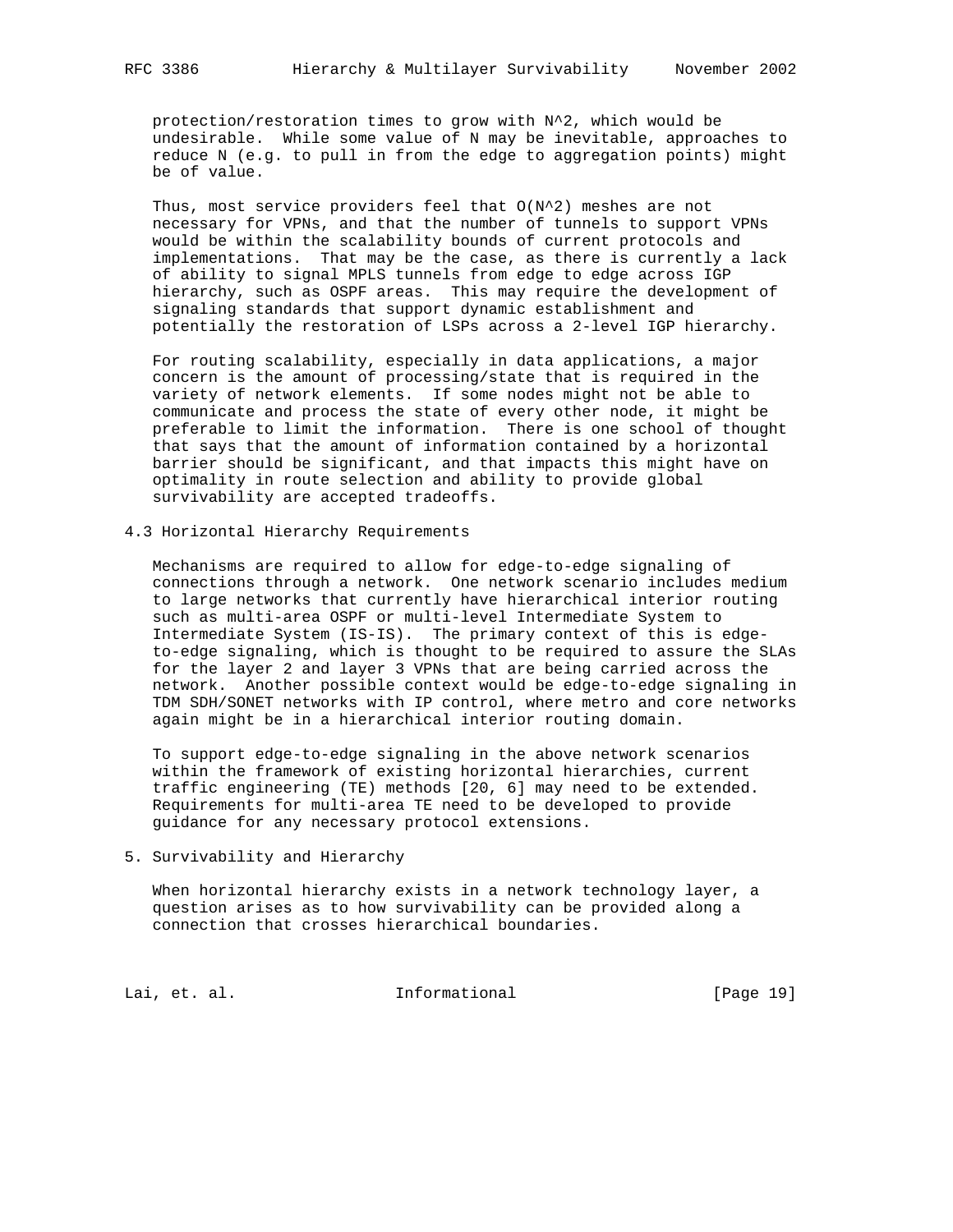In designing protocols to meet the requirements of hierarchy, an approach to consider is that boundaries are either clean, or are of minimal value. However, the concept of network elements that participate on both sides of a boundary might be a consideration (e.g., OSPF ABRs). That would allow for devices on either side to take an intra-area approach within their region of knowledge, and for the ABR to do this in both areas, and splice the two protected connections together at a common point (granted it is a common point of failure now). If the limitations of this approach start to appear in operational settings, then perhaps it would be time to start thinking about route-servers and signaling propagated directives. However, one initial approach might be to signal through a common border router, and to consider the service as protected as it consists of a concatenated set of connections which are each protected within their area. Another approach might be to have a least common denominator mechanism at the boundary, e.g., 1+1 port protection. There should also be some standardized means for a survivability scheme on one side of such a boundary to communicate with the scheme on the other side regarding the success or failure of the recovery action. For example, if a part of a "connection" is

 In summary, at this time, approaches as described above that allow concatenation of survivability schemes across hierarchical boundaries seem sufficient.

down on one side of such a boundary, there is no need for the other

6. Security Considerations

side to recover from failures.

 The set of SRGs that are defined for a network under a common administrative control and the corresponding assignment of these SRGs to nodes and links within the administrative control is sensitive information and needs to be protected. An SRG is an acknowledgement that nodes and links that belong to an SRG are susceptible to a common threat. An adversary with access to information contained in an SRG could use that information to design an attack, determine the scope of damage caused by the attack and, therefore, be used to maximize the effect of an attack.

 The label used to refer to a particular SRG must allow for an encoding such that sensitive information such as physical location, function, purpose, customer, fault type, etc. is not readily discernable by unauthorized users.

 SRG information that is propagated through the control and management plane should allow for an encryption mechanism. An example of an approach would be to use IPSEC [21] on all packets carrying SRG information.

Lai, et. al. 10. Informational 1. [Page 20]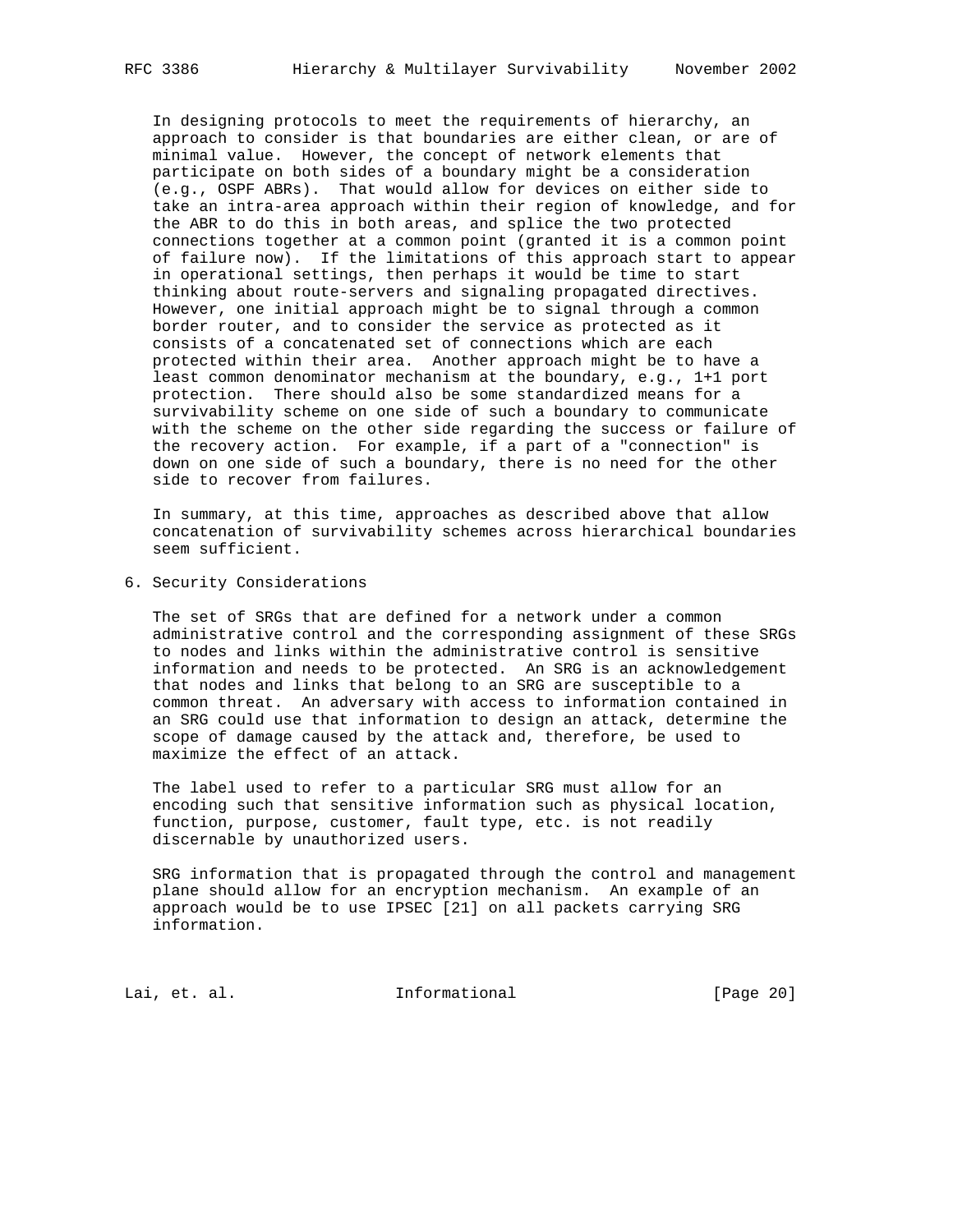- [1] Bradner, S., "The Internet Standards Process -- Revision 3", BCP 9, RFC 2026, October 1996.
- [2] Bradner, S., "Key words for use in RFCs to Indicate Requirement Levels", BCP 14, RFC 2119, March 1997.
- [3] K. Owens, V. Sharma, and M. Oommen, "Network Survivability Considerations for Traffic Engineered IP Networks", Work in Progress.
- [4] V. Sharma, B. Crane, S. Makam, K. Owens, C. Huang, F. Hellstrand, J. Weil, L. Andersson, B. Jamoussi, B. Cain, S. Civanlar, and A. Chiu, "Framework for MPLS-based Recovery", Work in Progress.
- [5] M. Thorup, "Fortifying OSPF/ISIS Against Link Failure", http://www.research.att.com/˜mthorup/PAPERS/lf\_ospf.ps
- [6] Awduche, D., Chiu, A., Elwalid, A., Widjaja, I. and X. Xiao, "Overview and Principles of Internet Traffic Engineering", RFC 3272, May 2002.
- [7] S. Dharanikota, R. Jain, D. Papadimitriou, R. Hartani, G. Bernstein, V. Sharma, C. Brownmiller, Y. Xue, and J. Strand, "Inter-domain routing with Shared Risk Groups", Work in Progress.
- [8] N. Harrison, P. Willis, S. Davari, E. Cuevas, B. Mack-Crane, E. Franze, H. Ohta, T. So, S. Goldfless, and F. Chen, "Requirements for OAM in MPLS Networks," Work in Progress.
- [9] D. Allan and M. Azad, "A Framework for MPLS User Plane OAM," Work in Progress.
- [10] S. Kini, M. Kodialam, T.V. Lakshman, S. Sengupta, and C. Villamizar, "Shared Backup Label Switched Path Restoration," Work in Progress.
- [11] G. Li, C. Kalmanek, J. Yates, G. Bernstein, F. Liaw, and V. Sharma, "RSVP-TE Extensions For Shared-Mesh Restoration in Transport Networks", Work in Progress.
- [12] P. Pan (Editor), D.H. Gan, G. Swallow, J. Vasseur, D. Cooper, A. Atlas, and M. Jork, "Fast Reroute Extensions to RSVP-TE for LSP Tunnels", Work in Progress.

Lai, et. al. **Informational** [Page 21]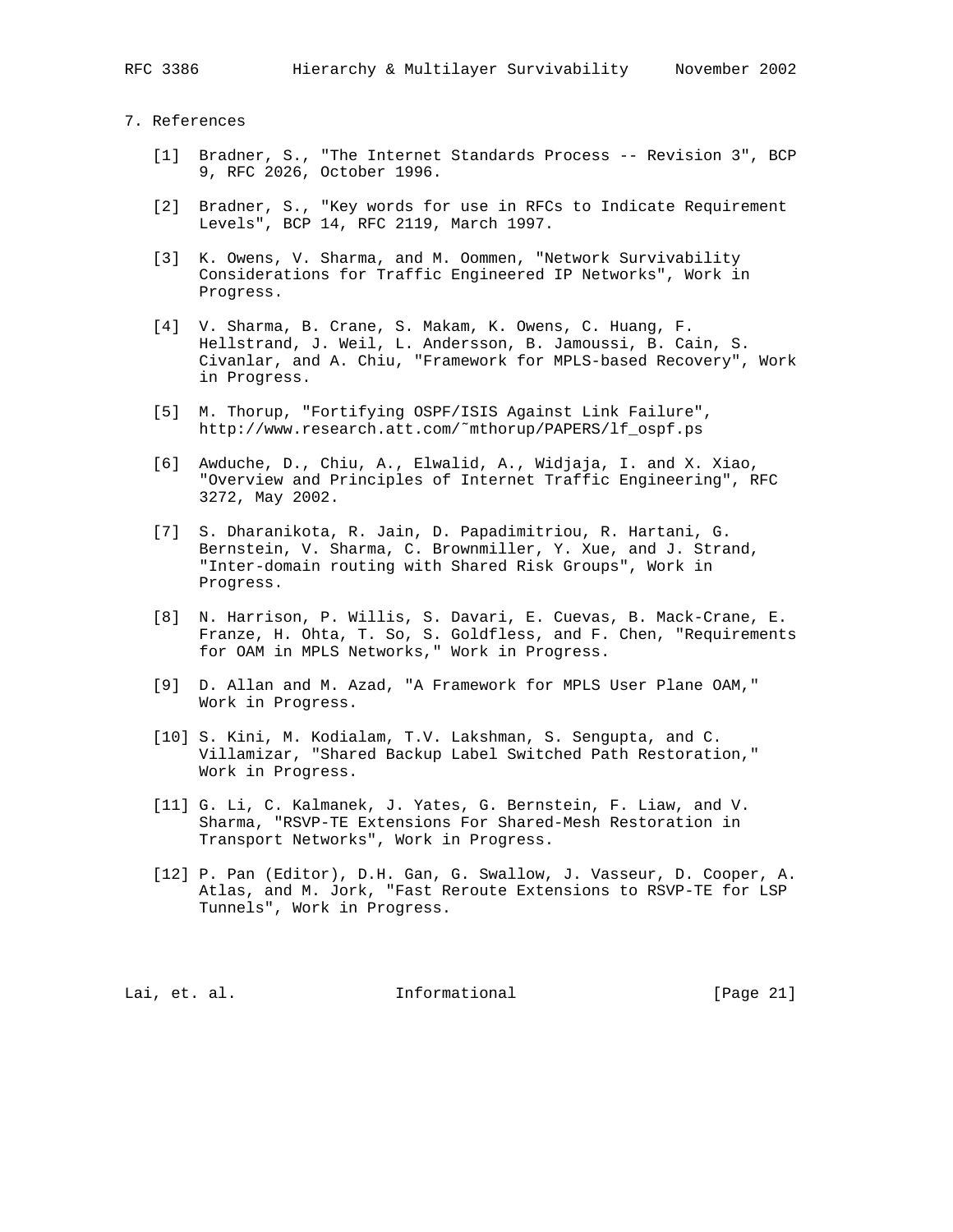- [13] A. Atlas, C. Villamizar, and C. Litvanyi, "MPLS RSVP-TE Interoperability for Local Protection/Fast Reroute", Work in Progress.
- [14] A. Chiu and J. Strand, "Joint IP/Optical Layer Restoration after a Router Failure", Proc. OFC'2001, Anaheim, CA, March 2001.
- [15] K. Kompella and Y. Rekhter, "Multi-area MPLS Traffic Engineering", Work in Progress.
- [16] G. Ash, et. al., "Requirements for Multi-Area TE", Work in Progress.
- [17] A. Iwata, N. Fujita, G.R. Ash, and A. Farrel, "Crankback Routing Extensions for MPLS Signaling", Work in Progress.
- [18] C-Y Lee, A. Celer, N. Gammage, S. Ghanti, G. Ash, "Distributed Route Exchangers", Work in Progress.
- [19] C-Y Lee and S. Ghanti, "Path Request and Path Reply Message", Work in Progress.
- [20] Awduche, D., Malcolm, J., Agogbua, J., O'Dell, M. and J. McManus, "Requirements for Traffic Engineering Over MPLS", RFC 2702, September 1999.
- [21] Kent, S. and R. Atkinson, "Security Architecture for the Internet Protocol", RFC 2401, November 1998.
- 8. Acknowledgments

 A lot of the direction taken in this document, and by the team in its initial effort was steered by the insightful questions provided by Bala Rajagoplan, Greg Bernstein, Yangguang Xu, and Avri Doria. The set of questions is attached as Appendix A in this document.

 After the release of the first draft, a number of comments were received. Thanks to the inputs from Jerry Ash, Sudheer Dharanikota, Chuck Kalmanek, Dan Koller, Lyndon Ong, Steve Plote, and Yong Xue.

9. Contributing Authors

 Jim Boyle (PDNets), Rob Coltun (Movaz), Tim Griffin (AT&T), Ed Kern, Tom Reddington (Lucent) and Malin Carlzon.

Lai, et. al. 10. Informational 1. [Page 22]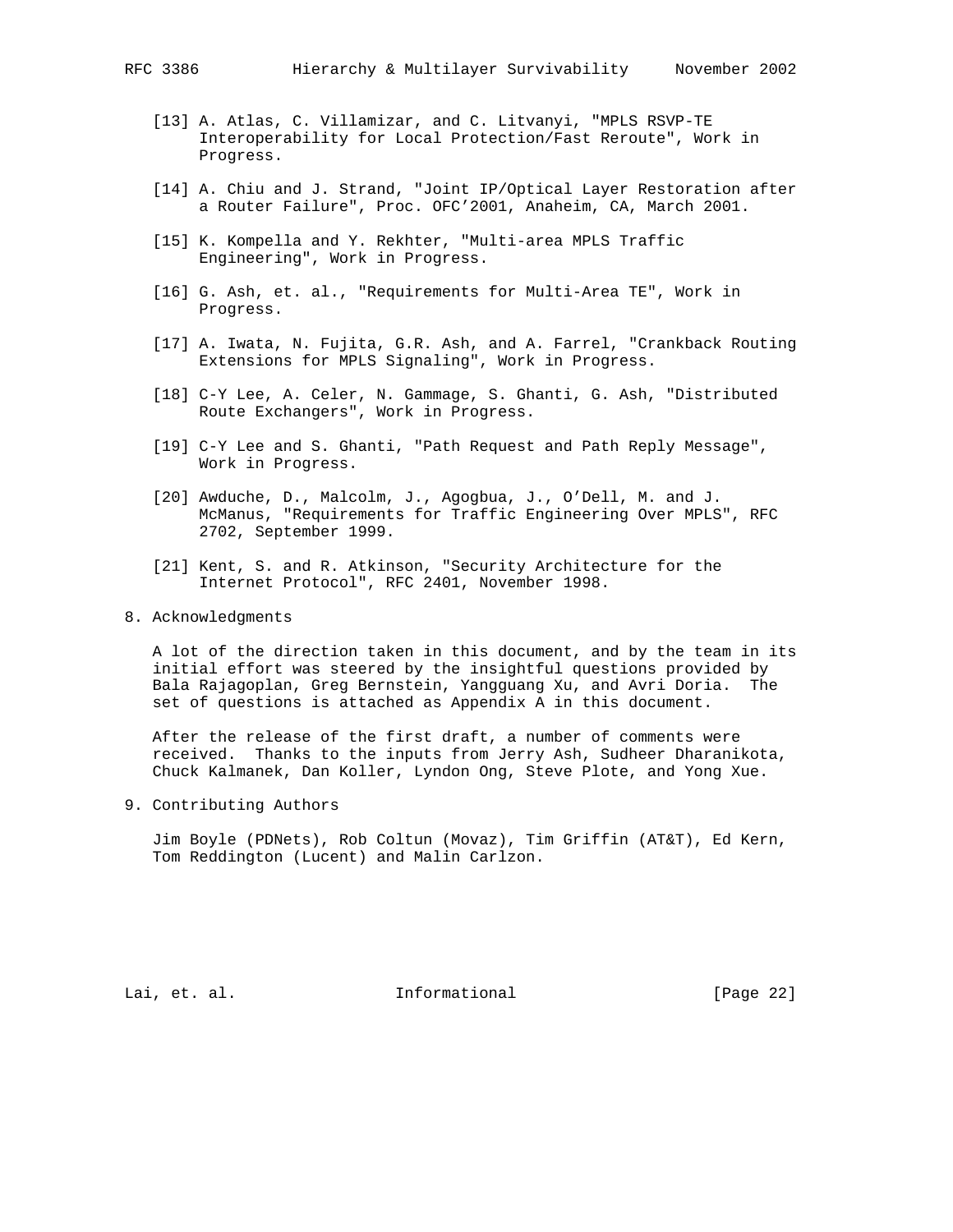Appendix A: Questions used to help develop requirements

- A. Definitions
- 1. In determining the specific requirements, the design team should precisely define the concepts "survivability", "restoration", "protection", "protection switching", "recovery", "re-routing" etc. and their relations. This would enable the requirements doc to describe precisely which of these will be addressed. In the following, the term "restoration" is used to indicate the broad set of policies and mechanisms used to ensure survivability.
- B. Network types and protection modes
- 1. What is the scope of the requirements with regard to the types of networks covered? Specifically, are the following in scope:

 Restoration of connections in mesh optical networks (opaque or transparent) Restoration of connections in hybrid mesh-ring networks Restoration of LSPs in MPLS networks (composed of LSRs overlaid on a transport network, e.g., optical) Any other types of networks? Is commonality of approach, or optimization of approach more important?

- 2. What are the requirements with regard to the protection modes to be supported in each network type covered? (Examples of protection modes include 1+1, M:N, shared mesh, UPSR, BLSR, newly defined modes such as P-cycles, etc.)
- 3. What are the requirements on local span (i.e., link by link) protection and end-to-end protection, and the interaction between them? E.g.: what should be the granularity of connections for each type (single connection, bundle of connections, etc).
- C. Hierarchy
- 1. Vertical (between two network layers): What are the requirements for the interaction between restoration procedures across two network layers, when these features are offered in both layers? (Example, MPLS network realized over pt to-pt optical connections.) Under such a case,
	- (a) Are there any criteria to choose which layer should provide protection?

Lai, et. al. 10. Informational 1. [Page 23]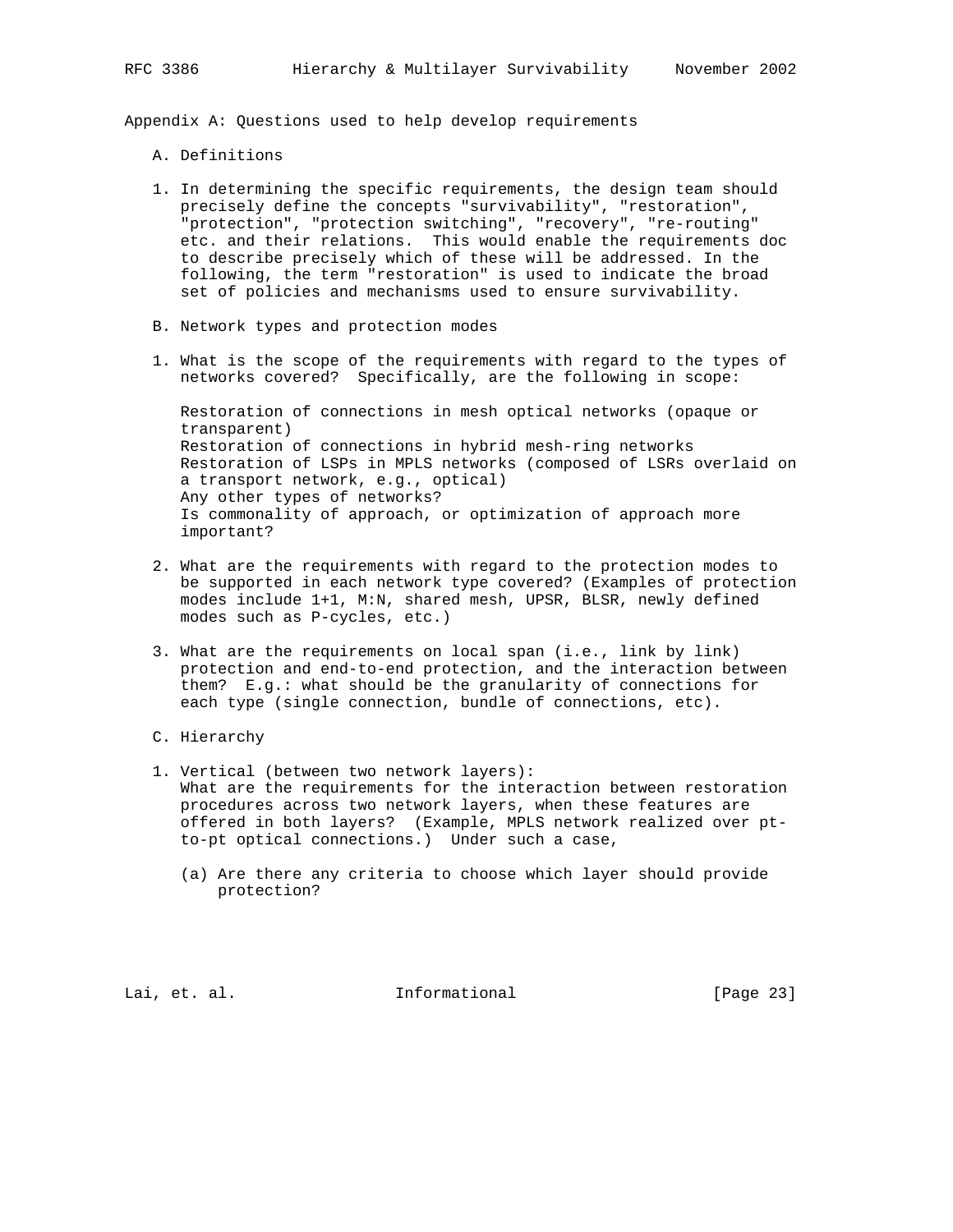- (b) If both layers provide survivability features, what are the requirements to coordinate these mechanisms?
- (c) How is lack of current functionality of cross-layer coordination currently hampering operations?
- (d) Would the benefits be worth additional complexity associated with routing isolation (e.g. VPN, areas), security, address isolation and policy / authentication processes?
- 2. Horizontal (between two areas or administrative subdivisions within the same network layer):
	- (a) What are the criteria that trigger the creation of protocol or administrative boundaries pertaining to restoration? (e.g., scalability? multi-vendor interoperability? what are the practical issues?) multi-provider? Should multi-vendor necessitate hierarchical separation?

When such boundaries are defined:

- (b) What are the requirements on how protection/restoration is performed end-to-end across such boundaries?
- (c) If different restoration mechanisms are implemented on two sides of a boundary, what are the requirements on their interaction?
- What is the primary driver of horizontal hierarchy? (select one) - functionality (e.g. metro -v- backbone)
	- routing scalability
	- signaling scalability
	- current network architecture, trying to layer on TE on top of an already hierarchical network architecture
	- routing and signalling

For signalling scalability, is it

- manageability
- processing/state of network
- edge-to-edge N^2 type issue

For routing scalability, is it

- processing/state of network
- are you flat and want to go hierarchical
- or already hierarchical?
- data or TDM application?

Lai, et. al. **Informational** [Page 24]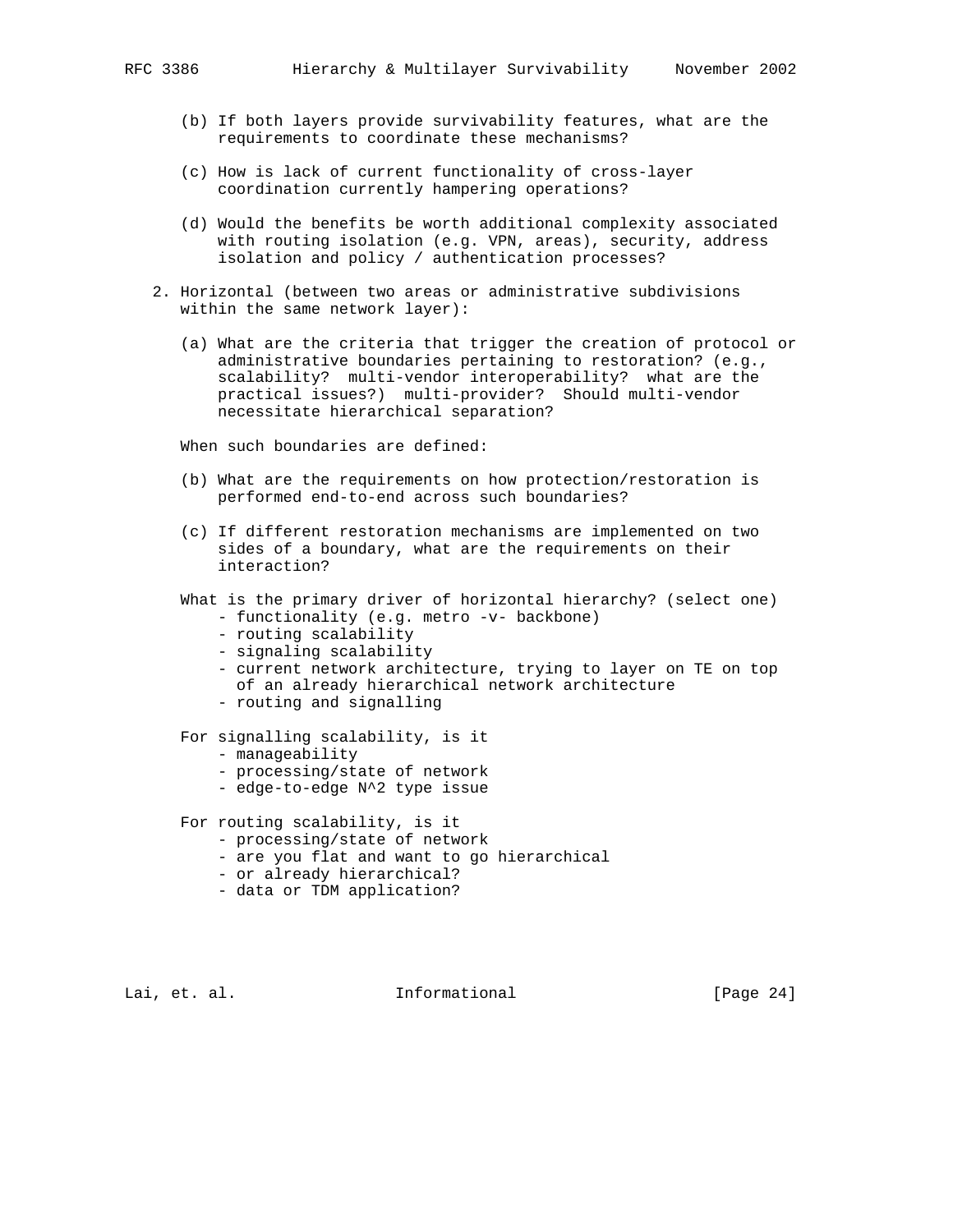- D. Policy
- 1. What are the requirements for policy support during protection/restoration, e.g., restoration priority, preemption, etc.
- E. Signaling Mechanisms
- 1. What are the requirements on the signaling transport mechanism (e.g., in-band over SDH/SONET overhead bytes, out-of-band over an IP network, etc.) used to communicate restoration protocol messages between network elements? What are the bandwidth and other requirements on the signaling channels?
- 2. What are the requirements on fault detection/localization mechanisms (which is the prelude to performing restoration procedures) in the case of opaque and transparent optical networks? What are the requirements in the case of MPLS restoration?
- 3. What are the requirements on signaling protocols to be used in restoration procedures (e.g., high priority processing, security, etc)?
- 4. Are there any requirements on the operation of restoration protocols?
- F. Quantitative
- 1. What are the quantitative requirements (e.g., latency) for completing restoration under different protection modes (for both local and end-to-end protection)?
- G. Management
- 1. What information should be measured/maintained by the control plane at each network element pertaining to restoration events?
- 2. What are the requirements for the correlation between control plane and data plane failures from the restoration point of view?

Lai, et. al. Informational [Page 25]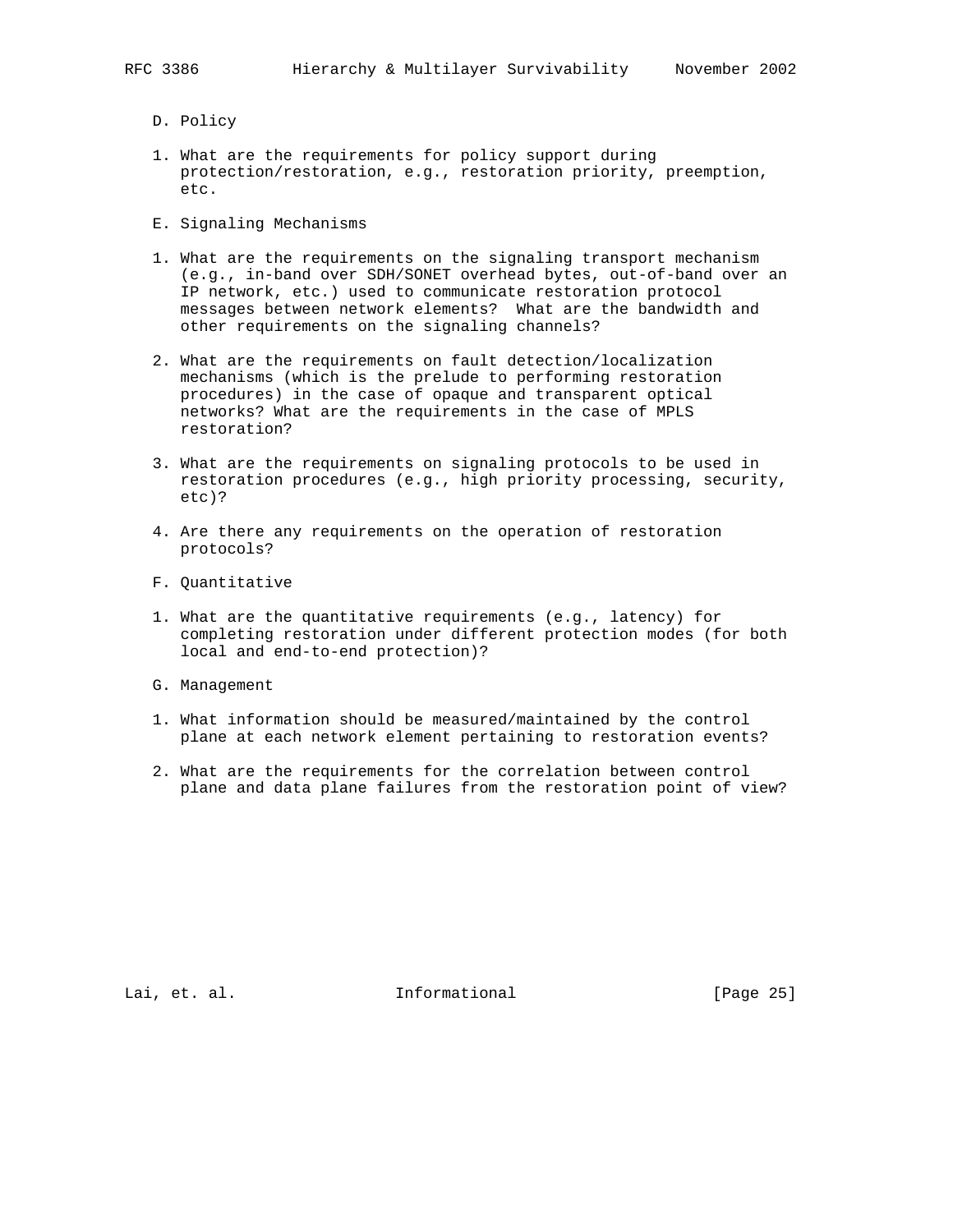Editors' Addresses

 Wai Sum Lai AT&T 200 Laurel Avenue Middletown, NJ 07748, USA

 Phone: +1 732-420-3712 EMail: wlai@att.com

 Dave McDysan WorldCom 22001 Loudoun County Pkwy Ashburn, VA 20147, USA

EMail: dave.mcdysan@wcom.com

Lai, et. al. 10. Informational 1. [Page 26]